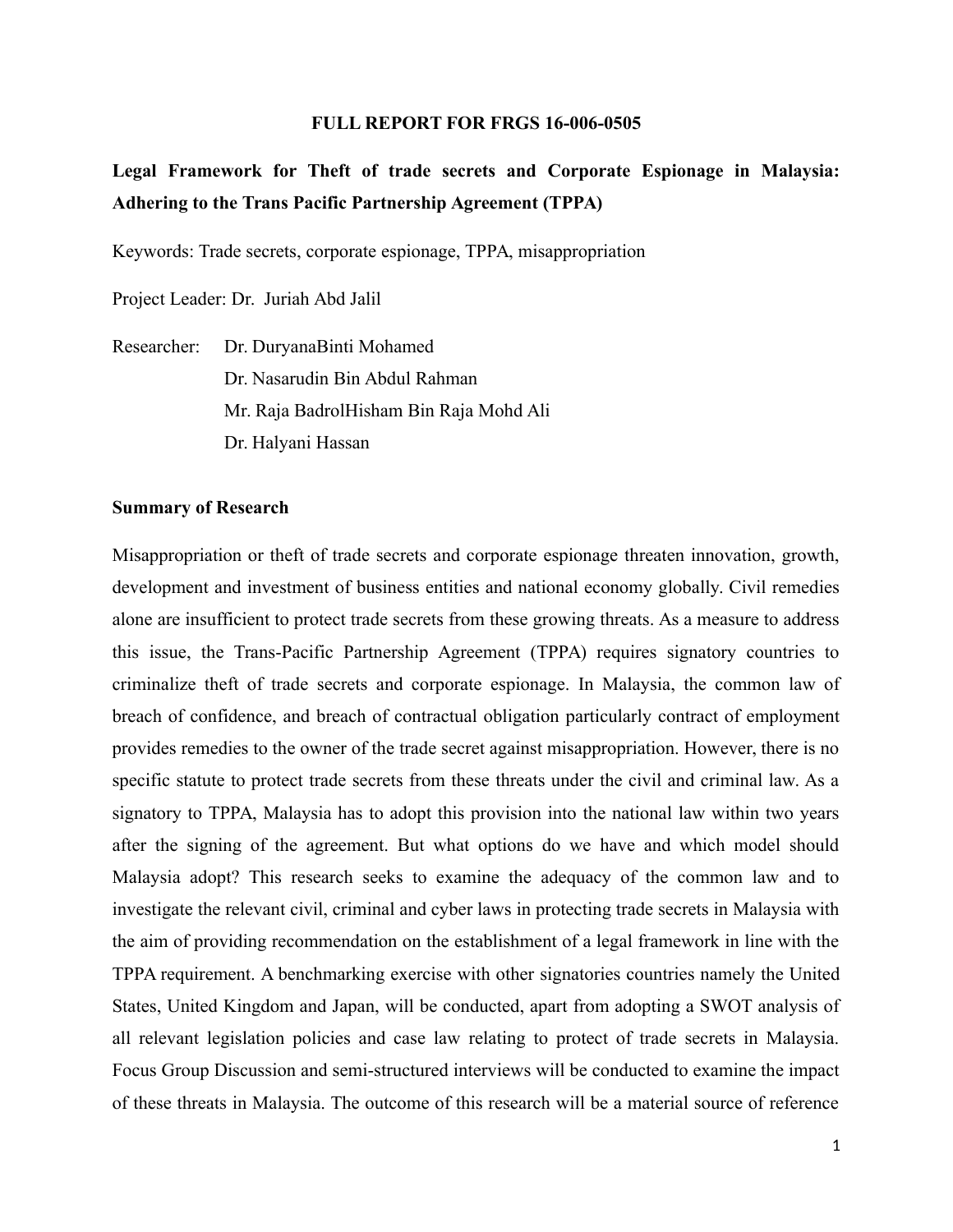for the Malaysian government to establish a comprehensive legal framework in combating theft of trade secrets and corporate espionage as compliance to the TPPA requirement.

#### **Problem Statement**

Trade secret, as the most valuable intellectual property assets of a business is facing a threat from misappropriation, theft and corporate espionage. (OECD, 2015) The threat continues to rise particularly with the proliferation of digital devices, wireless technology competition within the industry and trans-border business. (US Chamber of Commerce, 2013). Technological developments such as digitization of business records, widespread use of portable electronic devices and cloud computing renders businesses more vulnerable to cyber theft of trade secret and cyber espionage (Seaman, 2015) The effect of this crime is tremendous since it undermines the company potential ability to further innovate, grow and invest in the markets. (CREATE, Feb 2014) It's also threatened the emerging markets and the growth of small business. (EC, 2013)

The issue in relation to the protection of trade secret is not new. It was addressed in the TRIPs Agreement requiring signatories to protect trade secret and confidential information under Art 39. The focus of TRIPS is on providing civil and commercial remedies. But recently the Trans Pacific Partnership Agreement (TPPA) where Malaysia is one of the partners requires signatory countries to impose criminal penalties for misappropriating or disclosing, willfully and without authority, trade secrets relating to a product in national or international commerce for purposes of commercial advantage or financial gain, and with the intent to injure the owner of such trade secret. The provision was proposed by the United States, Mexico, Canada, New Zealand and Japan but was opposed by Australia, Singapore, Malaysia, Peru, Vietnam, Chile and Brunei Darussalam. Nevertheless the agreement was signed on the 4th February 2016, thus Malaysia is obligated to incorporate this into her national laws within 2 years from this date.

At present, there is no statutory protection of trade secret in Malaysia. This far, misappropriation of trade secret and confidential information are protected under the common law of breach of confidence, breach of fiduciary duty and/or duty of fidelity and the law of contract particularly contract of employment. (Juriah, 2003) But this does not deter the theft of the company's trade secret particularly cyber theft and third party to continue threatening the development and existence of a business entity. In 2010, instances of divulging trade secrets and corporate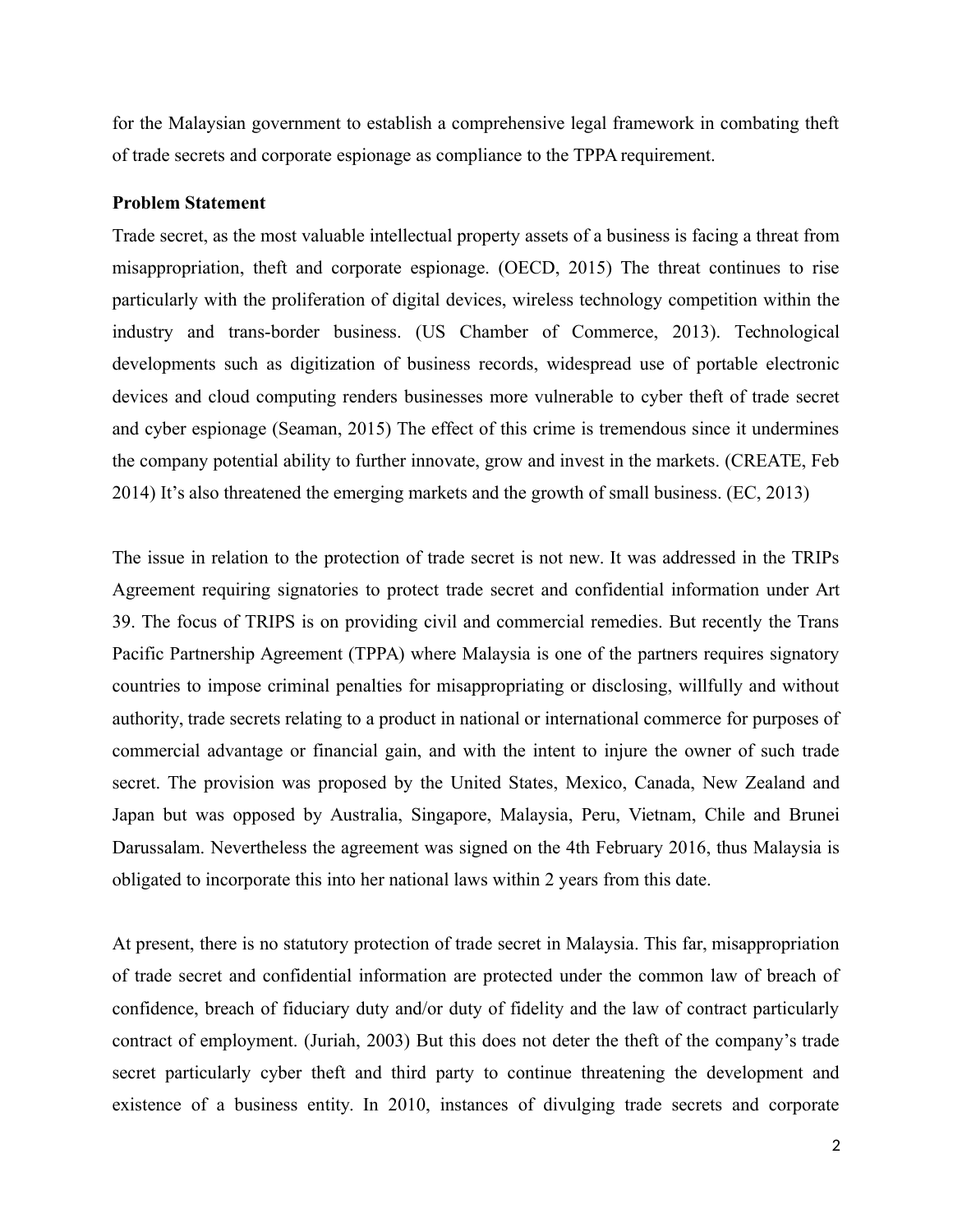espionage has been discussed and highlighted in the Malaysian case of *Worldwide Rota SdnBhd v Ronald Ong CheowJoon* [2010] MLJU 288. The court rely on the law of breach of confidential information to find the defendant, a former employee who start a new similar business to be liable but the third person who committed the corporate espionage or acted as a spy for him was only called to be the witness. In the case of *Dibena Enterprise SdnBhd v Huawei Technologies (Malaysia) Sdnbhd& Anor* [2012] MLJU 154 the court considered the 1st defendant argument on the impact of commercial espionage on it business and other companies that have dealing with it, before limiting the plaintiff application for discovery of documents which contain sensitive commercial trade secret between the defendant, a company in Hong Kong and Telekom Malaysia Berhad. These two cases show that corporate espionage and theft of trade secrets have indeed occurred in Malaysia. But there is no specific criminal law addressing such act as crime. Therefore there is an urgent need for Malaysia to have a comprehensive legal framework to combat the growing threat of theft of trade secret and corporate espionage as support to the TPPA.

# **Hypothesis**

The Malaysian legal framework should consist of robust civil remedies and effective criminal enforcement to curb the growing risks of theft of trade secret and corporate espionage.

# **Objective (s) of the Research**

1) To examine the common law protection of trade secrets and safeguards in protecting the threat of misappropriation of trade secrets and corporate espionage in Malaysia;

2) To investigate and examine the relevant civil, criminal and cyber laws protecting trade secrets in Malaysia;

3) To conduct a bench marking exercise with other countries namely the United States, United Kingdom and Japan, signatories to the agreement;

4) To propose recommendation for an appropriate and effective legal framework for Malaysia.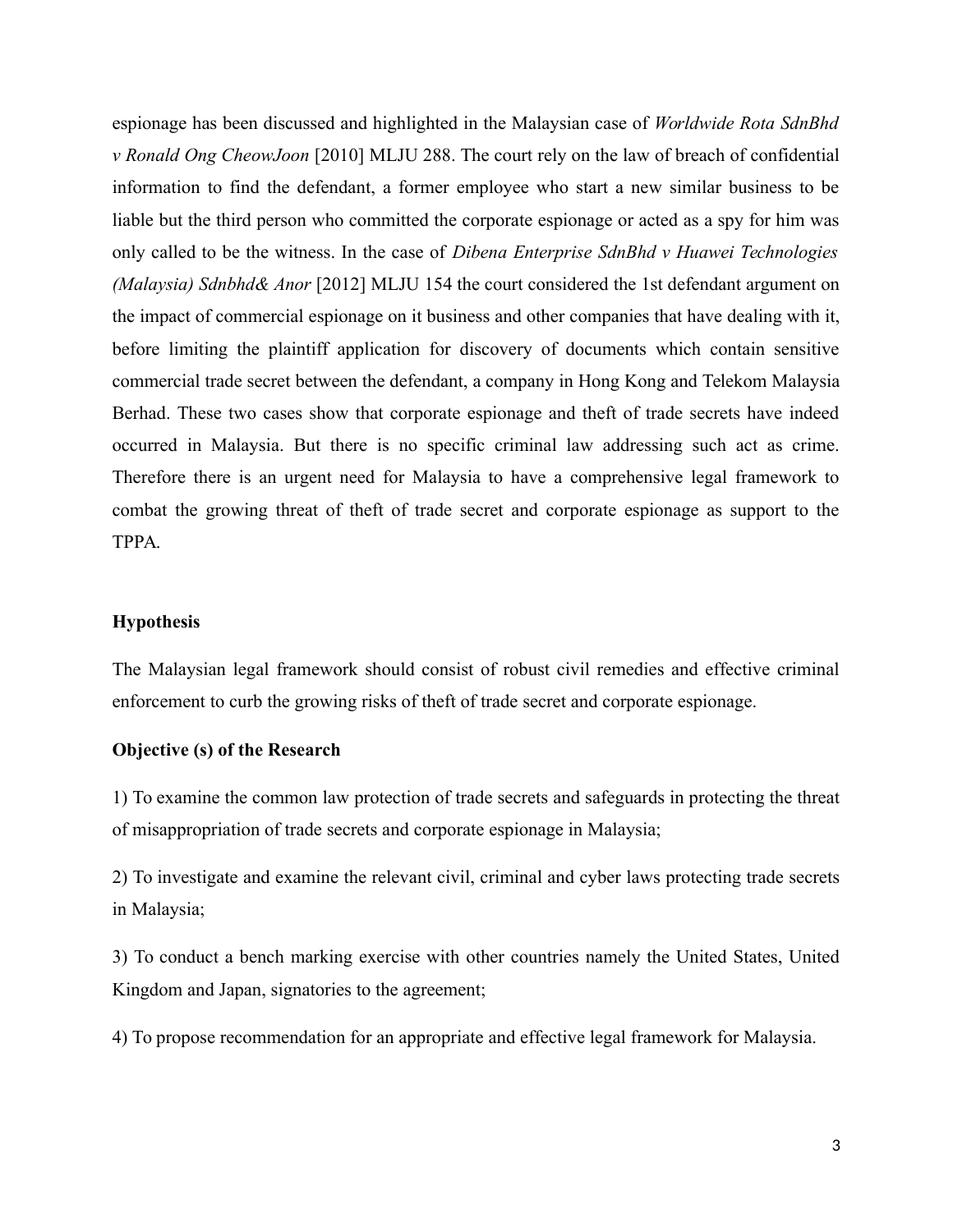# **Research Questions**

1. Whether the present state of the common law and relevant civil and criminal law in Malaysia effective to combat theft of trade secret and corporate espionage?

2. Should Malaysia have a specific legislation governing both civil remedies and criminal liability to combat the risk of theft of trade secret and corporate espionage?

3. Whether taking of confidential corporate information by dishonest means for rival counterpart amount to criminal liability?

4. Whether there should be criminal liability for the deliberate misuse of trade secrets belonging to others?

5. Whether wrongful acquisition of trade secret and use it for personal gain amount to unfair competition under the Malaysian Competition thus invite criminal liability.

# **Literature Reviews**

Protecting trade secrets is critical for the continued prosperity and economic security of business globally. The economist, in the European Commission Study on Trade Secrets, confirms that trade secret plays an important role in protecting the returns to innovation and that trade secret protection is an integral part of the overall system of protection in EU to protect intangible property. (EC Study, 2013) In this digital age, trade secret which is regarded as "gold nuggets" are facing threats from the risks associated with a global marketplace, rapid advances in technology and telecommunication, a mobile and highly skilled work force and networked strategic business relationship including outsourcing. (WIPO, 2002) The risks include theft of technical knowledge, procedural know-how, client data as well as attempts of corporate predators to acquire that information. (Heed, 2012). These threat actors thus can be in many forms such as malicious insiders, competitors, hacktivists and transnational organized crime. (CREATE, 2014) On this aspect, the US Treasury Department official has made a genuine statement reflecting the above situation that "Before, criminals used to steal money to become rich, but now they have realized that they can be rich by stealing corporate information." (Forbes, 2012)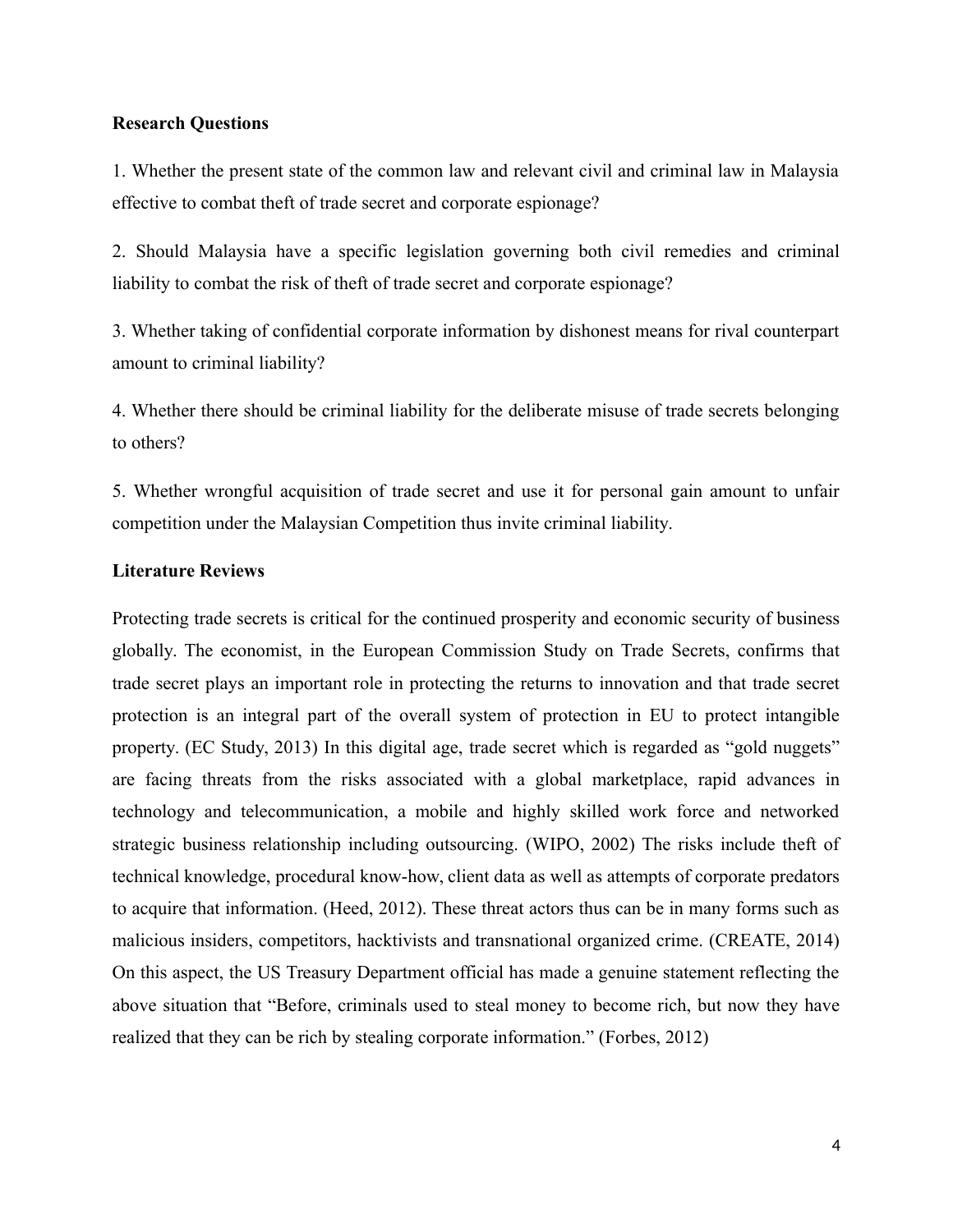Threats are becoming more eminent with the reliance on ICT to conduct and operate business. According to the US National Counterintelligence Executive, "cyberspace where most business activity and development of new ideas take place, allows malicious cyber-spies to quickly steal and transfer massive quantities of data while remaining anonymous and hard to detect. (Office of the Nat'l Counterintelligence, 2009-2011) The challenge, therefore, is to maintain the value of trade secrets. But maintaining the exclusive possession of valuable technical and commercial information in this competitive age equates fighting for financial survival. (Pace, 1995) This is due to the adverse impact of misappropriation that can cause tremendous loss to companies all over the world. (Holstein, 1998) According to a Report, the effects of intellectual property and trade secrets theft is twofold firstly tremendous loss of revenue and reward for those who made the inventions and secondly the theft undermines both the means and incentive for entrepreneurs of new inventions and industries that can further expand the world economy. (Report of the Commission on the Theft of American Intellectual Property, 2014)

The increased in the incident of theft of trade secrets could also due to globalization. According to the Report of the Commission on the Theft of American Intellectual Property, when large multinational companies expand their overseas operations, they almost inevitably face challenges related to supply accountability and protection against trade secrets. This is especially so when new piece of information that is sent overseas opens a company's supply chain and puts its valuable trade secrets at risks. (Report of the Commission on the Theft of American Intellectual Property, 2014) But the worst case scenario happened when the trade secrets become the target of cyber espionage. Often the time, a company did not realize that its sensitive information has been stolen and only discover the lost years later after huge financial losses has incurred. This type of espionage does not only become a domestic concern but also international trade community. (Skinner, 2014)

Due to economic and regulatory pressure and business expansion, most countries have resort to common law and/or civil law to deter theft of trade secret. But not many criminalize misappropriation of trade secrets. (EC Study, 2013) Question whether there should be criminal liability for the deliberate misuse of trade secret of another received mix global response. This is particularly so when misuse of trade secrets cannot be found a charge of theft due to the intangibility of the information. In the UK, this issue was debated and criticized in parliament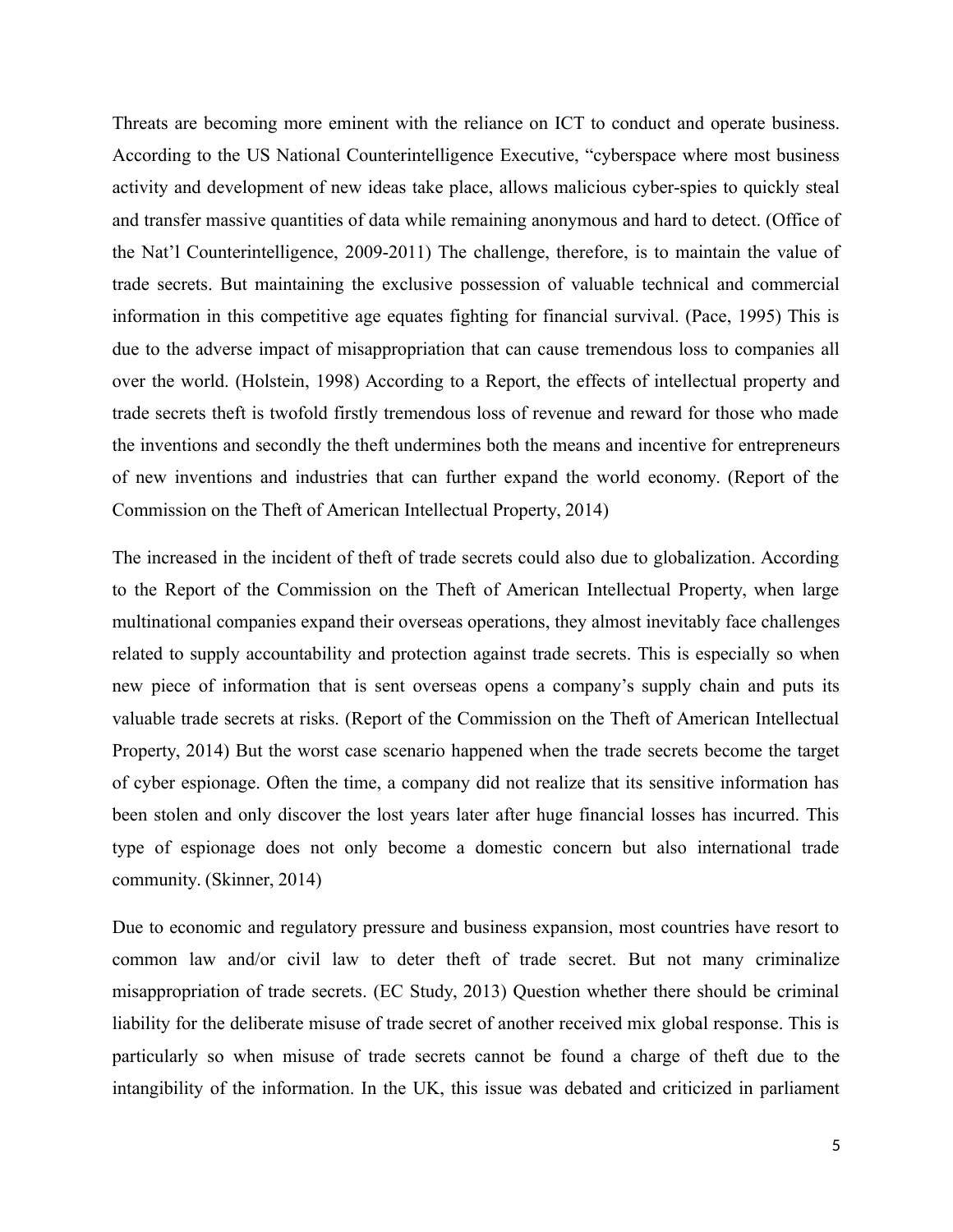that "the theft of the board room table is punished for more severely than the theft of the board room secrets". (Hansard, 1963) Despite various criticisms the criminal law in the UK is yet to protect trade secrets. The law maintains that trade secret cannot, in law, be stolen [since] they do not constitute "property" for the purpose of Theft Act 1968. Accordingly the court in the leading case of *Oxford v Moss* found an undergraduate student not guilty of stealing information which he memorized from a document because there is no intention to permanently deprive the owner of the document containing the information. Thus "if a trade secret is on a sheet of paper, a wrongdoer who removes it may be liable for theft of the paper, but a person who merely memories the secrets, and subsequently misuses it, incurs no criminal liability". (UK LawCom, 2015) The Law Commission therefore found that the protection afforded to trade secrets by the existing law is limited.

Similar dilemma is faced by majority of commonwealth countries such as Malaysia and Australia. Malaysia, for example relies on common law to protect trade secrets but no protection afforded by criminal law. Thus when Malaysia signed the TPPA, Malaysia is obligated to criminalize theft of trade secrets and economic espionage. Thus this research propose to conduct bench marking exercise with the legal framework in the US, UK and Japanese legal system since they are signatories to the TPPA agreement. They are also among the five (5) countries that proposed for the criminalization of the theft of trade secret and Industrial espionage. The legal framework of these countries is briefly discussed below.

In the US, Civil protection is originally afforded by state law that protects trade secrets from improper acquisition, disclosure, and use of commercially valuable information that has been maintained in confidence. To maintain uniformity in application and enforcement of the law among the state, a creation of a civil cause of action for trade secret misappropriation under the federal law had been proposed resulting in the promulgation of the Uniform Trade Secret Act (UTSA). (Seaman, 2015) Mean while the common law protection is codified in Chapter 4 of the Restatement (Third) of Unfair Competition. It provides civil liability for improper acquisition of a trade secret if one has knowledge that it is a trade secret and also for unauthorized use of disclosure of a trade secret if one knows that (1) he acquired the trade secret under a duty of confidence; (2) he improperly acquired the trade secret; (3) he improperly acquired the trade secret from someone who acquired it improperly or breached a duty of confidence in disclosing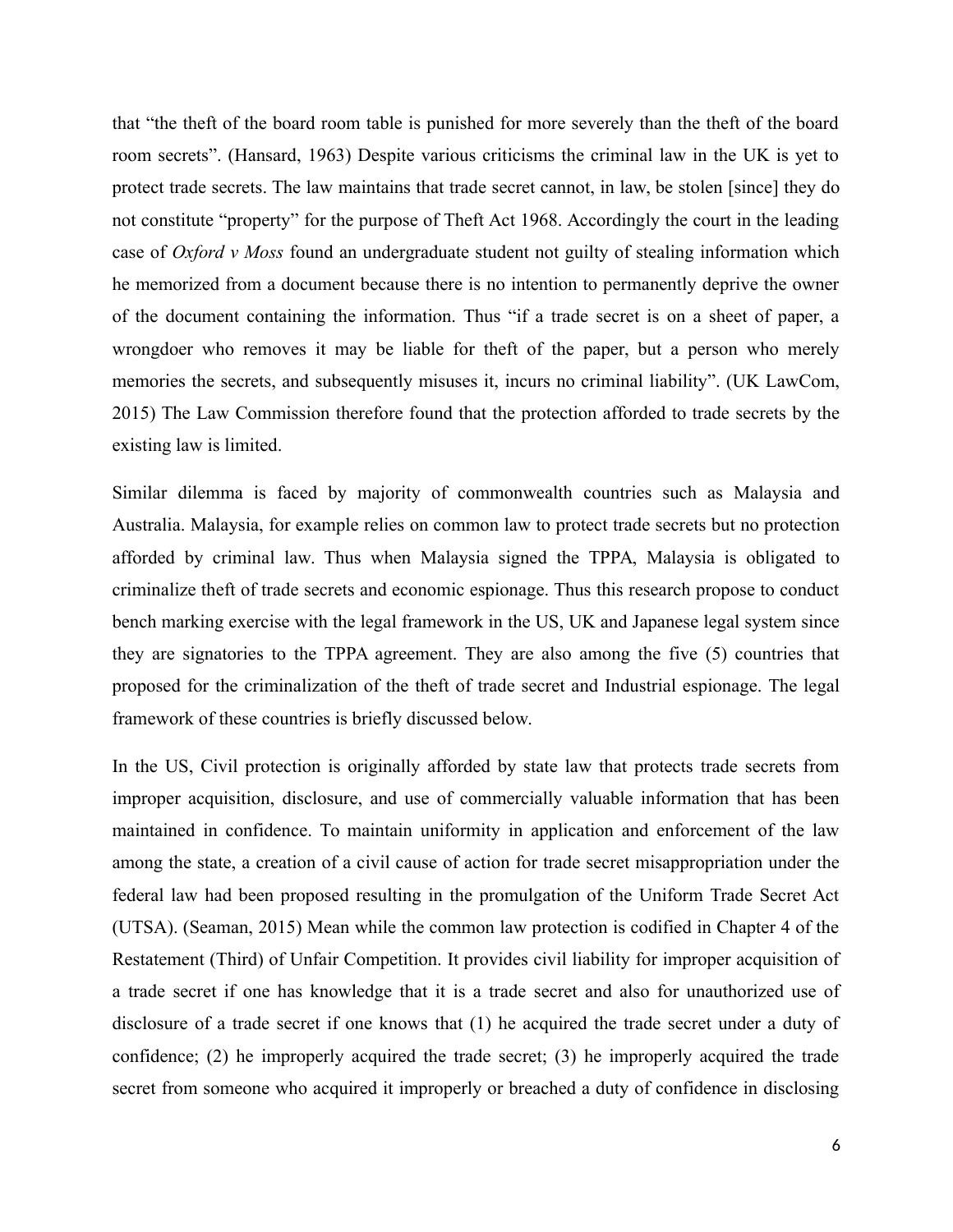it; or (4) he acquired the trade secret through an accident or mistake unless this was due to the owner's failure to take reasonable precautions to maintain the secrecy of the information. The available remedy includes injunction, compensatory damages and an account of profit. (Yeh, 2014)

Some state laws also provide criminal liability for theft of trade secret. The statutes require proving of the act of theft which is intentional or that the trade secret was received or used with knowledge that it was stolen. But the criminal penalties vary according to states. At federal level, the Economic Espionage Act (EEA) 1996 protects "trade secrets of all business operating in the US, foreign and domestic alike, from economic espionage and trade secret theft. It also criminalizes espionage on behalf of a foreign entity and theft of trade secret for pecuniary gain. The definition of "misappropriation" under the Act imposes liability on any individual or entity that:

(1) steals, or without authorisation appropriates, takes, carries away, or conceals or by fraud, artifice or deception obtains a trade secrets;

(2) without authorization copies, duplicates, sketches, draws, photographs, download, uploads, alters, destroys, photocopies, replicates, transmits, delivers, sends, mails, communicates or conveys a trade secret or

(3) receives, buys, or possesses a trade secret, knowing the same to have been stolen or appropriated, obtained or converted without authorization.

It also prohibits attempts and conspiracies to commit misappropriation.

Apart from the EEA1996, there are in existence several laws that criminalize misappropriation of trade secret for example trade secret misappropriation could be charged under the federal mail fraud and wire fraud. The law criminalizes the use of the federal mail and interstate wire or electronic communications to execute any scheme to deprive a person of his or her property or money. But the scopes of these laws are limited to mail, wire and electronic communications that excludes photocopy of the trade secret information and mere copy of the information because the victims is not permanently deprived of the data. (US CC, 2012)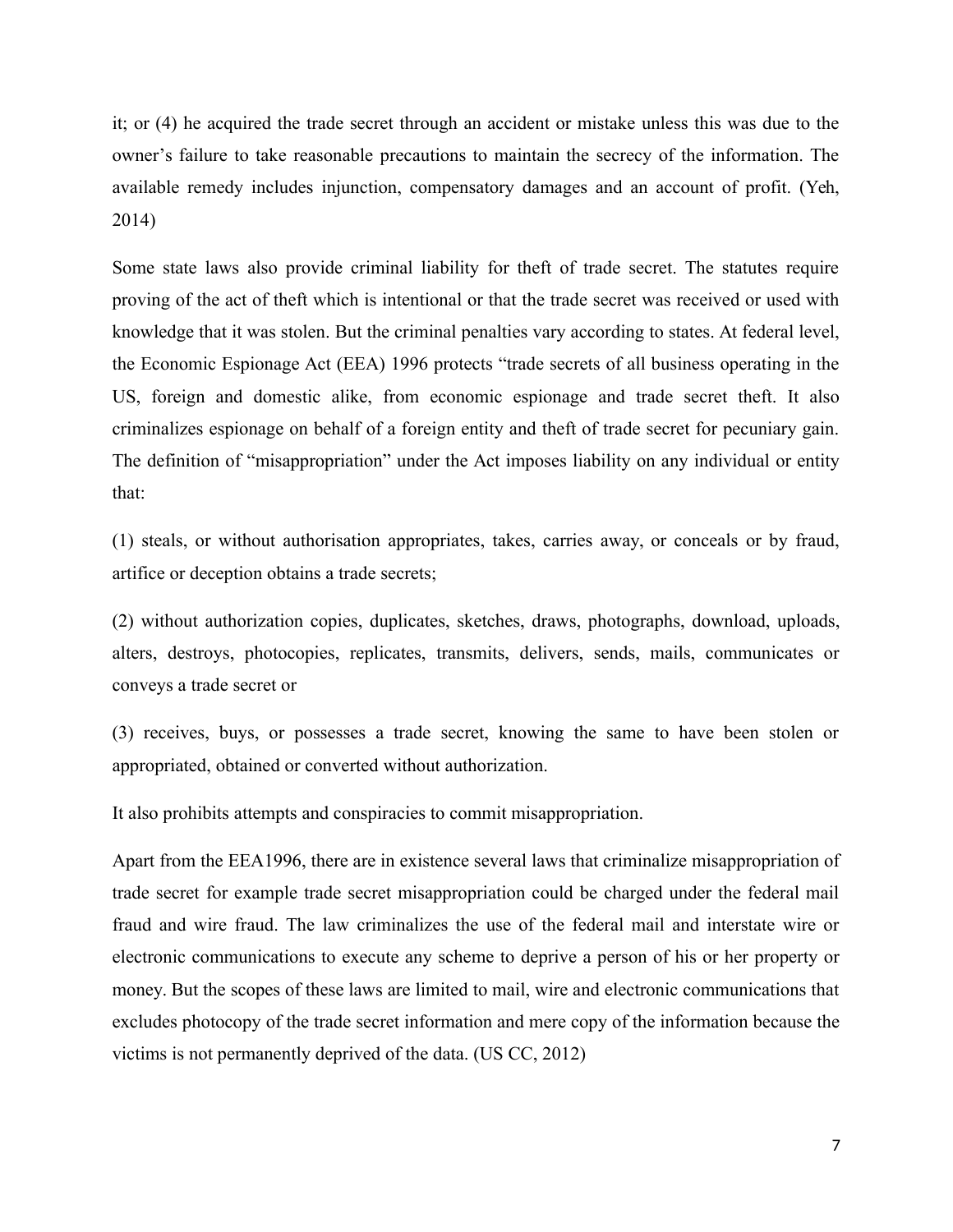The US government has relied on the National Stolen Property Act (NSPA) to prosecute the unauthorized transfer of trade secret information across state or foreign boundaries but this Act only applies if the defendant has knowledge that the trade secret has been stolen and then intentionally discloses it to a third party. However one limitation of this Act is that trade secret is not recognized as property thus prosecution is rather difficult unless there is proof of physical item storing the information.

Another federal Act that protects trade secret in the US is the Computer Fraud and Abuse Act (CFAA) 1986. The Act protects trade secrets that are computer-accessible. Originally enacted as a criminal anti hacking law for "information stored on computers belonging to the government and financial institutions, the scope has been broadened to firstly created civil remedy permitting "any person who suffers damage or loss" to pursue damages and injunctive relief", and secondly to include any computer "used in or affecting interstate or foreign commerce or communication" i.e. any computer capable of connecting to the internet. The Act created seven categories of prohibited conduct several of which can be invoked by trade secret plaintiff including:

1) Section 1030(a)(2) prohibits anyone from intentionally accessing any protected computer 'without authorisation or exceeding authorised access". The scope does not limit to trade secret only.

2) Section 1030(a)(4) prohibits the knowing access of a computer" without authorisation or that exceeds authorised access" with the "intent to defraud" and "by means of such conduct … obtaining anything of value".

The Act also provides civil liability that requires showing of addition harm to the plaintiff which can be satisfied by a damage or loss exceeding \$5000 in value in one year period.

In addition, Tariff Act 1930 particularly section 337 can be invoked to combat extraterritorial acts of trade secrets misappropriation. The section confers authority to the US International Trade Commission ("ITC") an independent federal agency to conduct investigations of "unfair methods of competitions and unfair acts in the importation …or in the sale" of goods in the US. If violation is established, the ITC can issue an exclusion order preventing importation of the relevant good.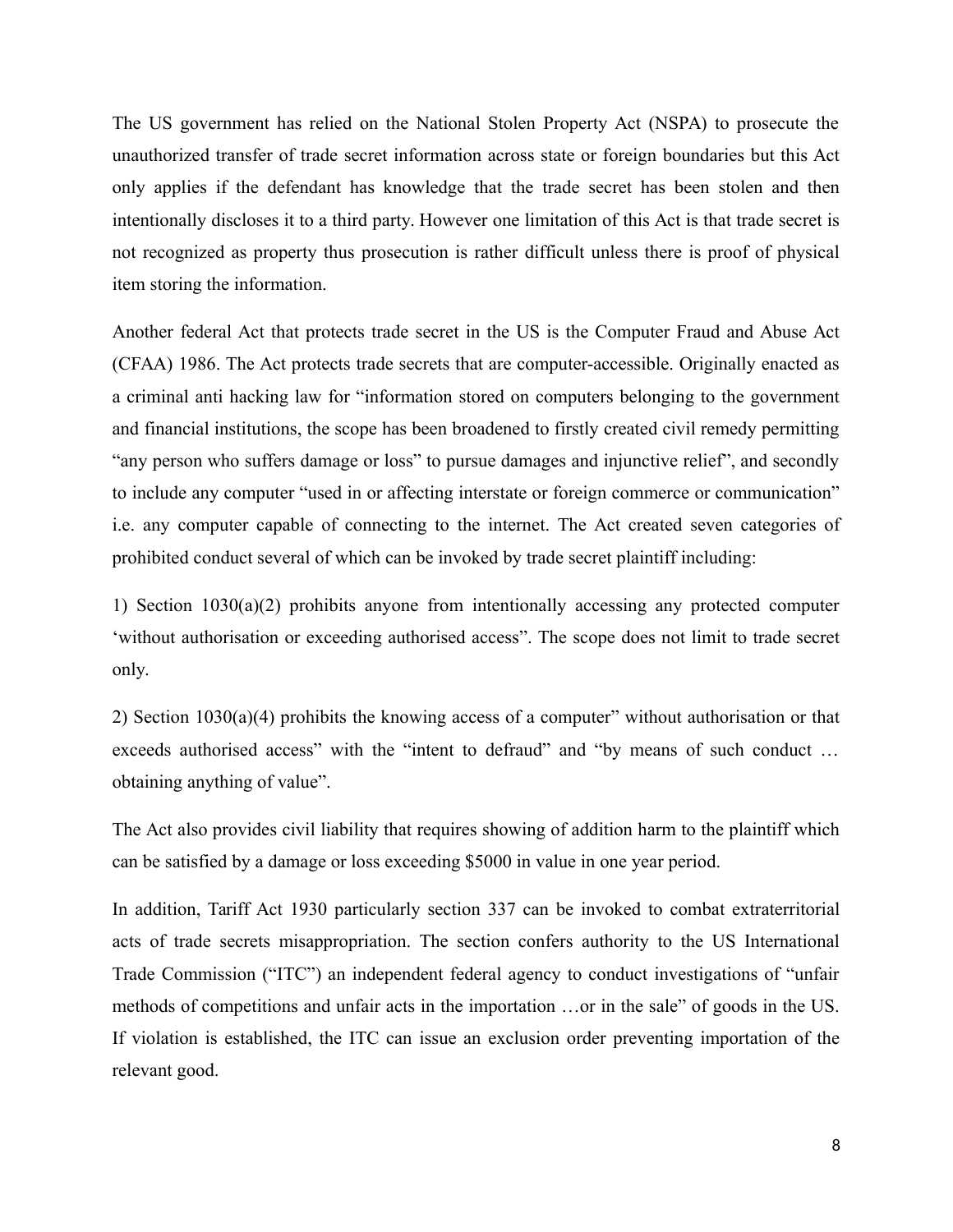Therefore in the US, the government at both federal and state levels is rigorous in protecting trade secret. The growing and persistent threat by individuals, rival companies and foreign governments that seek to steal trade secrets has led to rigorous call for criminalizing the theft of trade secret despite the existence of trade secrets protection under both common law and by statute level. The US legal framework therefore consists of common law, civil and criminal actions through specific statutes as well as other relevant statutes. The US is also among the five members that proposed for the criminalization of the trade secret and economic espionage in the TPPA. (US CC, 2013)

United Kingdom and Malaysia are common law countries that rely on common law remedies for breach of trade secret and confidential information. The UK prior to the EU Trade Secret Directive does not have a codified civil statute to protect trade secrets but provides causes of action including trespass, conversion, conspiracy and interference with trade under the common law. As regards to criminal liability, the Fraud Act 2006 and the Computer Misuse Act 1990 imposes criminal liability for unauthorized taking, obtaining, or copying any document imposed criminal penalty up to ten years imprisonment. Thus UK legal framework therefore consists of the common law and criminal law under the general statutes. (OECD, 2015) UK Theft Act however is not applicable since trade secret and confidential information does not come within the definition of intangible property under the Act. (Oxford v Moss [1979] Cr. App. Rep 183)

In contrast to US, UK and Malaysia, Japan is a civil law country that provides civil and criminal liability under the Unfair Competition Prevention law. Article 2 of the law makes, inter alia, wrongful acquisition of a trade secret, using and disclosing the acquired trade secret and use them with knowledge as an act of unfair competition which entitles the owner for civil remedies such as injunction, destruction of the infringing articles and compensatory damages. Such wrongful acquisition is punishable under Article 21 of the law if the offender has the intent to acquire an illicit gain or to cause injury to the trade secret owner. The criminal penalty may extent to ten years imprisonment with labour, a fine of up to ten million yen or both. Cases where the defendant is found guilty will be widely publicised as deterrent purposes. (Kazuko 2012)

The above are three legal frameworks from countries that are members to the TPPA which could provide guidance for Malaysia to establish a legal framework to combat theft of trade secret and corporate espionage while at the same time protecting the value of trade secret.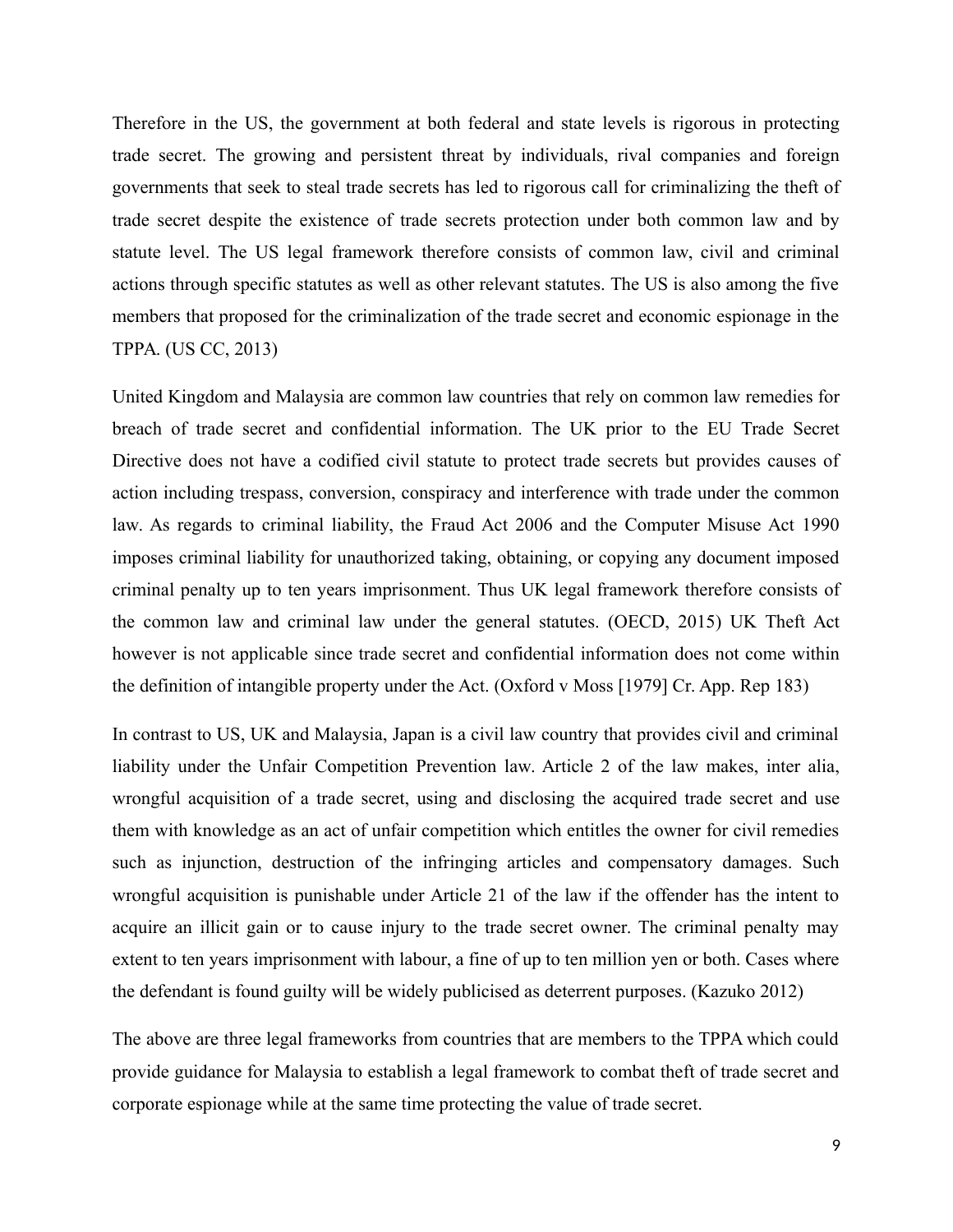# **Relevance to Goverment Policy**

Malaysia has just signed the Trans-Pacific Partnership Agreement. The TPPA in Chapter 18 imposes criminal penalty on theft of trade secret and corporate espionage. Being a member Malaysia is bound by the terms of the agreement and must adhere to the requirement. The outcome of this research will serve as material source of reference for Malaysia to comply with the requirement.

## **Research Findings**

**A. There is no specific legislation available in Malaysia to address or deal with the protection of trade secret from theft or corporate espionage.** 

Being a common law country, we found that some protections for trade secret are available under the law of contract and confidential information. Employer would normally ask the employee to sign a confidentiality agreement to prevent the employee from disclosing any confidential information belonging to the employer during or after employment. Breach of the clause provides foundation for the employer to initiate civil action against the employee for breach of contract. This far we found no criminal action was taken against any employee who has use or steal trade secrets of the employer even though from the civil action there was evidence to show that the employee has stolen the information and sold or divulged the information to a rival for personal gain. This posed a serious risk and threat to the employer who has spent time and money to create the trade secrets. Two papers have been presented on this aspect at the International Conference on Law and Society (ICLAS 2018) in Kota Kinabalu Sabah in May 2018 entitled (i)"A Case Study on Misuse of Company's Confidential Information in Malaysia: Suggestion for Improvement" and (ii) "Protecting trade secret from theft and corporate espionage: Business Entity v Employee."

#### **B. Whether Such Act Of Stealing Could Be Penalized**

We then analyze the criminal law to see whether such act of stealing or theft could be penalized. But our finding is that theft only occurs if a tangible property has been stolen and since trade secret are intangible property such act cannot be criminalized. The reliance on tangible and physical property provides a hindrance for criminalizing such act of stealing a million dollar trade secrets. We also found that technology facilitates the act of theft online. The outcome of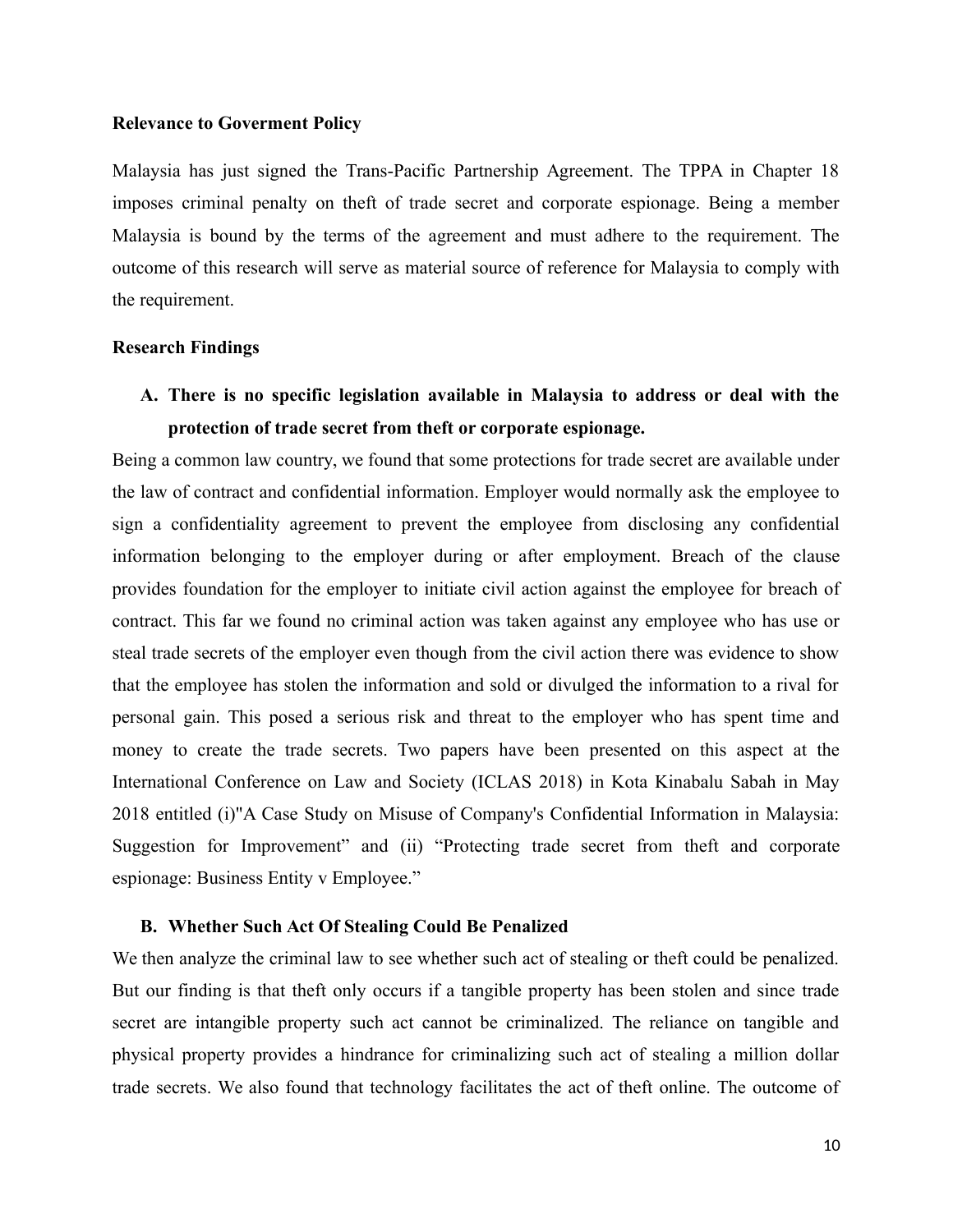this finding has also been presented at the ICLAS 2018 International Conference and the title of the paper is "Business under Threat: Under Which Law should trade secret theft be criminalized in Malaysia.

# C. **Adequacy of the Communication and Multimedia Act 1998, the Computer Crimes Act 1997 and the Competition Law in comparison to Japan Unfair Competition Law and the US Economic Espionage Act**.

Most business kept their trade secret in the computer and hacking the computer may give access to the trade secrets. On this issue we found that the Communication and Multimedia Act 1998 and the Computer Crime Act 1997 are insufficient to penalize such crime. We have also analyze the Competition Law in Malaysia but the law can only be invoked if the use of trade secret is likely to bring about an anti-competitive effect. Thus a mere stealing or misappropriation of trade secret will not trigger the sanction of the Competition Act 2010.

Thus our analysis of the existing laws shows that there is no law that protects trade secret from theft or corporate espionage and the person who committed the act can easily escape punishment because there is no law to criminalize the act.

In contrast we found Japanese law provide both civil and criminal action to punish the act of theft and corporate espionage and the specific law that criminalize theft of trade secret and corporate espionage is the Unfair Competition Law which was introduced to combat the crimes in Japan and outside Japan. The US also criminalizes such act under the Economic Espionage Act 1990. Our research found that in 2006 the United States had commenced an action against a Chinese in the Northern District of California for economic espionage and the foreign entity identified was the Royal Malaysia Air Force together with Royal Thai Air Force and China's Navy Research Center. The alleged trade secret that was stolen was in relation to nVSensor belonging to a US company. In this case the criminal was sentenced to 24 months in prison. This case illustrates that Malaysia has been said to be involved with the crime of economic espionage by the criminal who was a Chinese citizen. In dealing with the issue of criminalizing theft of trade secrets and corporate espionage, we have presented a paper at the ASEAN LAW Institute Conference 2018 in Seoul entitled "Criminalizing Theft of trade Secrets and Corporate Espionage: Legal Issues and Challenges.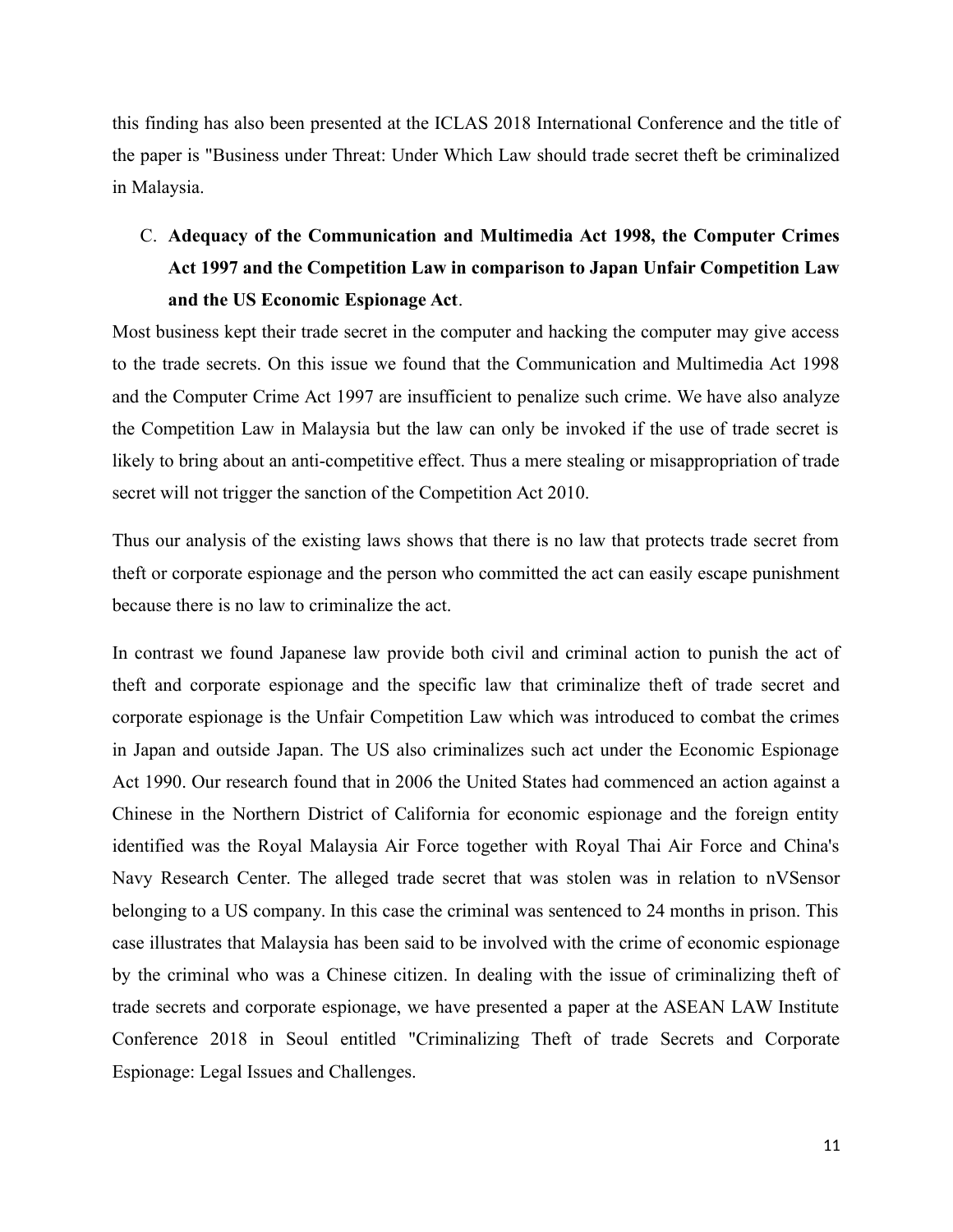## **D. Trade secrets Protection and SME**

In relation to trade secrets and SME, we found that SME and company in Malaysia are affected by theft of trade secret especially from their current and former employee. Case law shows that many employers have commenced civil action against their former employee for using their trade secret and/or disclose it to a rival company or to set up their own business similar to the former employee. From the cases that we have read, many employers have no knowledge on how to protect their trade secret and they did not clearly put the obligation on the current or former employee from disclosing their trade secrets. In contrast we found that major company like PETRONAS relied on contract and confidentiality provision in the contract to protect their valuable corporate information as well as by entering into a Non Disclosure Agreement when transacted with third party. On this point our finding is that SME and business entities in Malaysia has not use or rely on the law of trade secrets to protect their sensitive and valuable corporate data. This finding has been presented at ICLAS 2018 conference.

#### **E. Online Theft and Cyber espionage**

In relation to online theft of trade secrets and cyber espionage, we found that the Communication and Multimedia Act 1998 (CMA) and Computer Crimes Act 1997 (CCA) are in adequate to govern the crimes. The ransom ware attack has actually challenge the adequacy of these Acts to protect business industry from such attacked and intrusion. Our finding on these two laws are that the CMA and CCA has limitation in addressing these threat of ransom ware, online theft and cyber espionage and both laws requires amendment to fully address these threat. The outcome of this finding has been presented at the International Conference on IT for Cyber and IT Service Management, in Lake Toba, Medan, Indonesia on 7 August 2018.The paper won the Best Paper under the category of cyber security.

#### **F. Threat To National Economy Is Not A National Crime In Malaysia**

The Cyber Security Malaysia, the Royal Malaysia Police and several computer security companies confirmed that Malaysia is not free from this threat. The threats are not limited to hackers but also organized crimes and foreign state that are targeting the trade secrets and valuable corporate information. Such threat has potential to affect the business and commercial industry in Malaysia as well as the economy of the country. Looking at the US and Japan approach in addressing this issue, Malaysia has several choices whether to regard such threat as a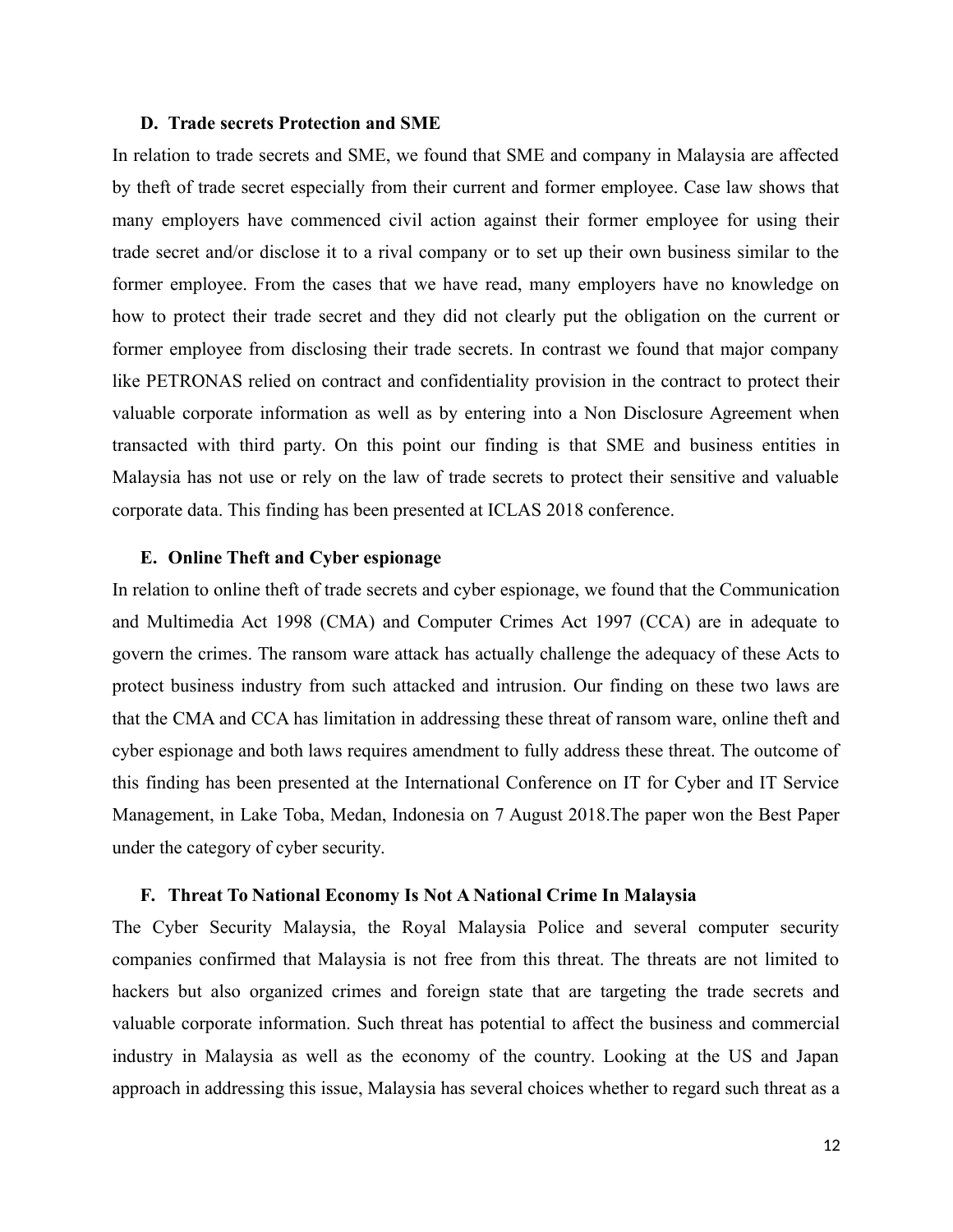crime against the state thus criminalize such threat under national security law such as the Security Offence (Special Measures) Act 2012 (SOSMA), Prevention of Terrorism Act 2015 (POTA) and National Security Council Act 2016. However these laws focus only on terrorism and other acts of crime against the state. Commercial espionage is not regarded as crime against the states. The finding has been presented at the ICLAS 2018 conference.

# **G. If theft of trade secrets and corporate espionage is a crime, what would be a suitable punishment?**

Our final research was on the suitable punishment for theft of trade secrets and cyber espionage. This is because trade secrets worth a high value thus what would be the suitable punishment for stealing such information. A research was conducted at the Centre for Commercial Law Studies, Queen Mary University, London. We found that the main legislation governing the crime is the UK Fraud Act 2006, Computer Misuse Act 1990 and Sentencing Guideline by the Crown Prosecution Office. The UK Theft Act 1968 was not applicable since trade secret and confidential information does not come within the definition of intangible property under the Act. The usual sentences for such crime are imprisonment and a fine. The period of imprisonment however varies from 2 years to 10 years with up to £5000 fine under the UK Computer Misuse Act 1990. The value of the loss or damage suffered resulting from the offence committed becomes the basis for determining the length of imprisonment and the fine under the Fraud Act 2006. However under the Computer Misuse Act 1990, the punishment and sentencing is solely based on the discretion of the court upon consideration of the charges, the nature of the crime, the background of the offender, the age and the extent of the damage done. The finding has been highlighted in the First IP & Innovation Researchers of Asia Conference, January 2019 at IIUM, Kuala Lumpur.

## **Recommendation**

**1.** Protecting trade secrets from theft and corporate espionage is important because it ensure healthy growth of industry and boost the national economy especially with the 4.0 industrial revolution. The protection should be comprehensive in the sense that the law should protect the rights of the trade secrets owner from its employee and competitors against theft of trade secret and corporate espionage, should encourage healthy competition and those who steal the trade secret should be punished. Our law does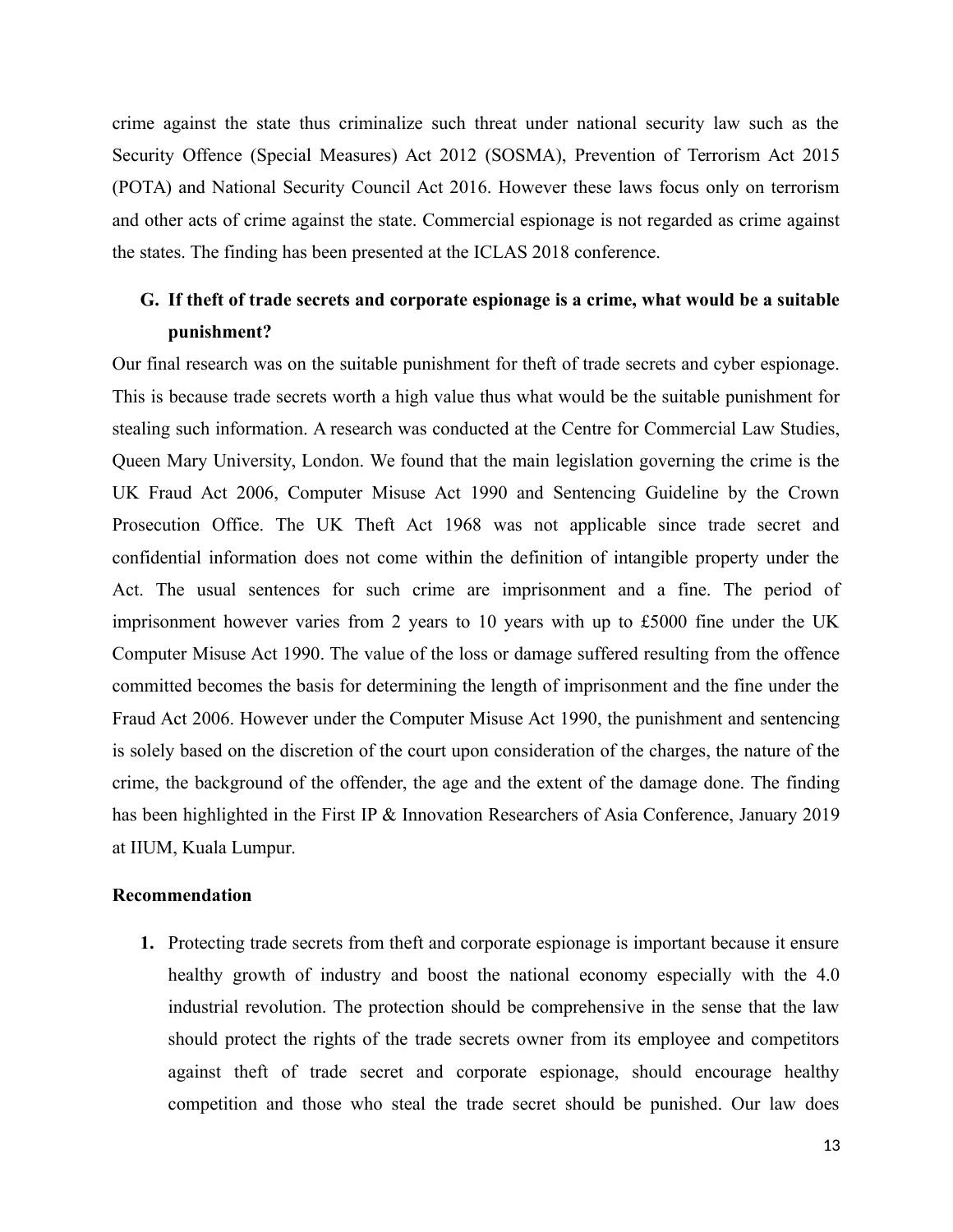protect trade secrets under the common law of confidential information and contract law but we do not have law to punish those who steal the trade secrets for private gain or sell it to the competitors or to foreign agent. The US, the UK and Japan have civil laws protecting the trade secrets and criminalize theft of trade secrets and corporate espionage. It is important to note that a strong legal protection of trade secret will invite foreign investors to our country and this also would encourage technology transfer.

- **2.** A strong legal framework is needed to ensure its protection. Since the threat of theft and corporate espionage can be in physical and online form, both criminal law and cyber law need to be strengthened to address and reduce the threat. The most important recommendation is to define trade secrets as a property in both tangible and intangible form as in the Japan Unfair Competition Law and the US Economic Espionage Act Once this is statutorily recognized, then stealing it in physical form will be an offence under the Penal Code. If it is in an intangible form, having access and copying it would amount to an offence under the Multimedia Communication Act 1998 and the Computer Crimes Act 1997.Civil remedies provides the owner of trade secrets a right to commence action against the employee and person under obligation and to seek relief and remedies such as injunction, damages and compensation, criminal sanction under the Penal Code and cyber laws will provide stronger legal framework to protect the commercial commodity value attached to the trade secrets. For the punishment and sentences of the crimes, the UK Fraud Act 2006 and the Computer Misuse Act 1990 provide useful guideline for consideration.
- **3.** Malaysia should recognize a threat to national economy as a crime against the state. This is because terrorists and criminals are stealing trade secrets for commercial gain to fund their organization. The Security Offences (Special Measures) Act 2012 (SOSMA), Prevention of Terrorism Act 2015 (POTA) and National Security Council Act 2016 (NSCA) should be amended to give such recognition. The US through the Economic Espionage Act 1990 for example is aggressive in protecting their national economy by prosecuting any person including US citizen from stealing or conspiring to steal and sell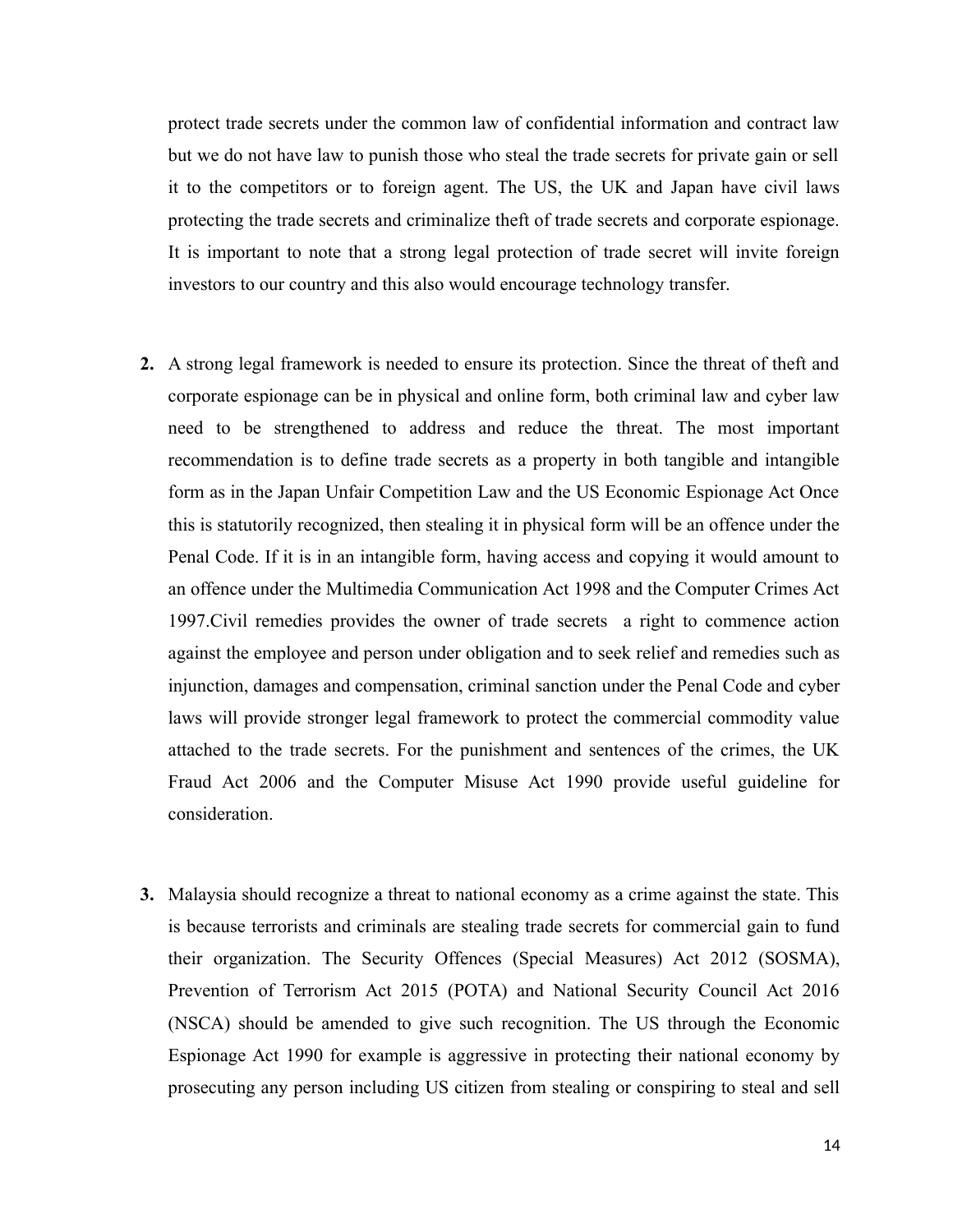US company trade secrets to foreign country. The US regards such act as illegal transfer of economic wealth which would destroys the US national economy. In recent events, the stealing of trade secrets and economic espionage was the reason for the emergence of the trade war between the US and China.

**4.** Companies and SME must protect their trade secrets. The common law of confidential information and contract law should be relied upon as measures to protect their trade secrets. They should include both internal and technical measures to protect their trade secrets as part of the organization corporate governance strategy and to work with the relevant authorities when stealing of trade secrets occurred. Reporting of such crime should be made mandatory for such reporting will give the authorities such as the police, the MCMC and Cyber Security an opportunity to investigate the matter further and arrest the culprit. This will also serve as a warning to any person who intent or being coerce to conduct corporate espionage. Lesson should be learned from the ransom ware attack.

With this recommendation, the research has come to the end. We thank the Ministry of Higher Education for funding this research.

# **Publication**

- i. Juriah Abd Jalil, Addressing the Threats of Online Theft of trade Secrets and Cyber Espionage in Malaysia: The Legal Landscape.  $6<sup>th</sup>$  International Conference on Cyber and IT Service Management (CITSM), Parapat, Indonesia 2018, Published online by IEEE XPlore (Scopus) on 28 March 2019.
- ii. Juriah Abd Jalil, Halyani Hassan "Protecting Trade Secret from Theft and Corporate Espionage: Some Legal and Administrative Measures", Journal of Business & Society (IJBS) 2019 (awaiting publication)
- iii. Juriah Abd Jalil\*, Halyani Hassan, Nasarudin Abd Rahman, Raja Badrol Hisham Raja Mohd Ali, Duryana Mohamed, Ahmad Najib, "Business Under Threat: The Criminal Liability Of Trade Secret Theft In Malaysia" Journal of Business & Society (IJBS) 2019. (awaiting publication)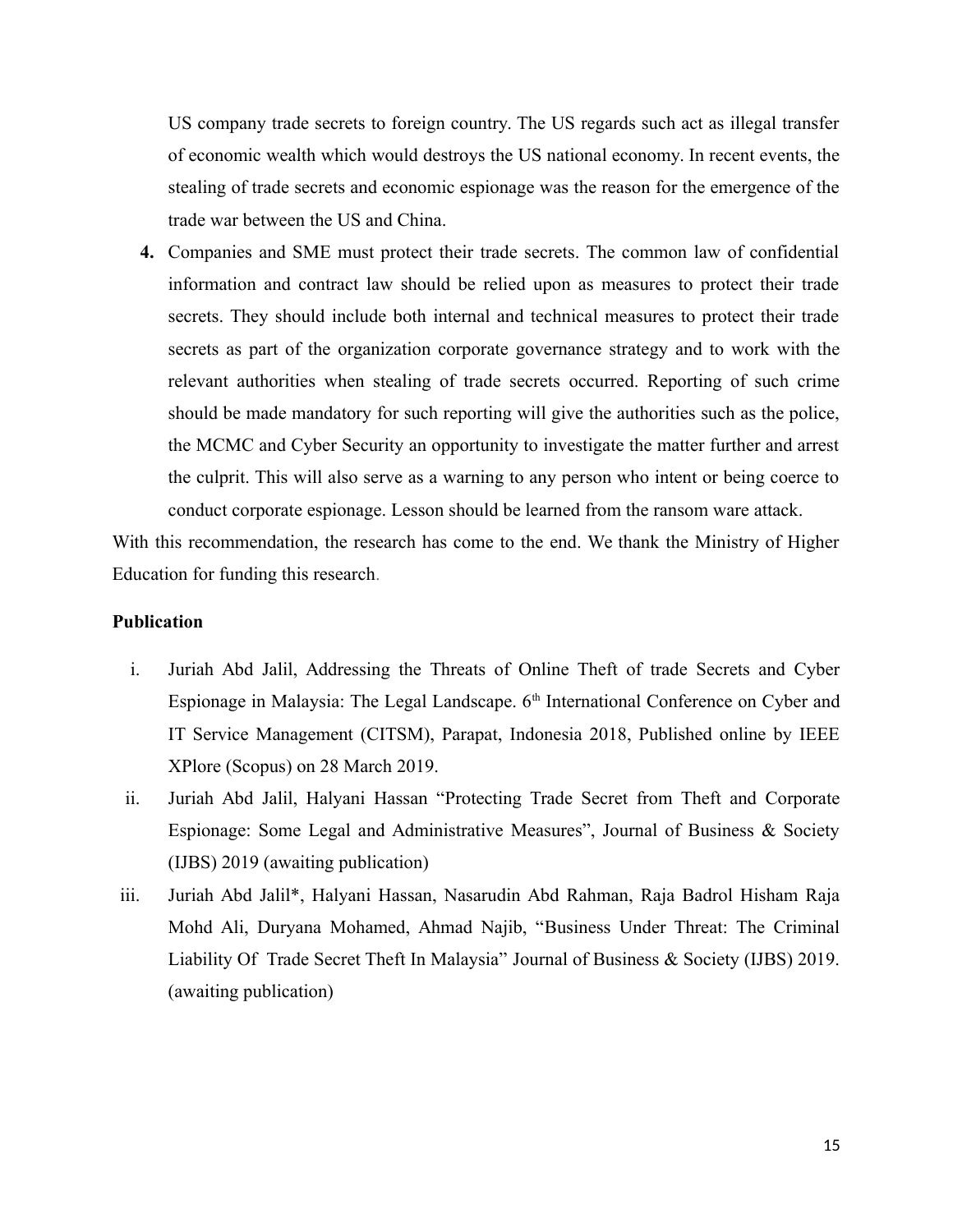# b) Additional Outputs

Detail list of other outputs e.g.: non-indexed journal, conference proceeding/ book/ book chapters/ policy paper etc.

- i. Protecting trade secrets from theft and corporate espionage: Business entitied v employers, International Conference on Law and Society (ICLAS 7) 11-13<sup>th</sup> April 2018, Kota Kinabalu, Sabah.
- ii. Business Under threat: Under which law should trade secret theft be criminalized in Malaysia, International Conference on Law and Society (ICLAS 7) 11-13<sup>th</sup> April 2018, Kota Kinabalu, Sabah.
- iii. A case study on Misuse of Company's Confidential Information in Malaysia: Suggestion for Improvement. International Conference on Law and Society (ICLAS 7) 11-13<sup>th</sup> April 2018, Kota Kinabalu, Sabah.
- iv. Criminalizing theft of trade secrets and corporate espionage: Legal Issues and Challenges (Malaysia, Japan & South Korea). ASLI Conference.  $15<sup>th</sup>$  ASEAN Law Institute Conference,  $10-11^{th}$  May 2018.
- v. Criminalizing theft of trade secrets and corporate espionage: Legal Issues and Challenges in Malaysia (Comparison with the development in the UK trade secret law), First IP  $\&$ Innovation Researchers of Asia Conference, 31 January  $-1$ <sup>st</sup> February 2019.
- vi. Report On Data Collection At The Centre Of Commercial Law Studies, Queen Mary University, London conducted on the  $26<sup>th</sup> - 31<sup>st</sup>$  November 2018. Submitted To RMC.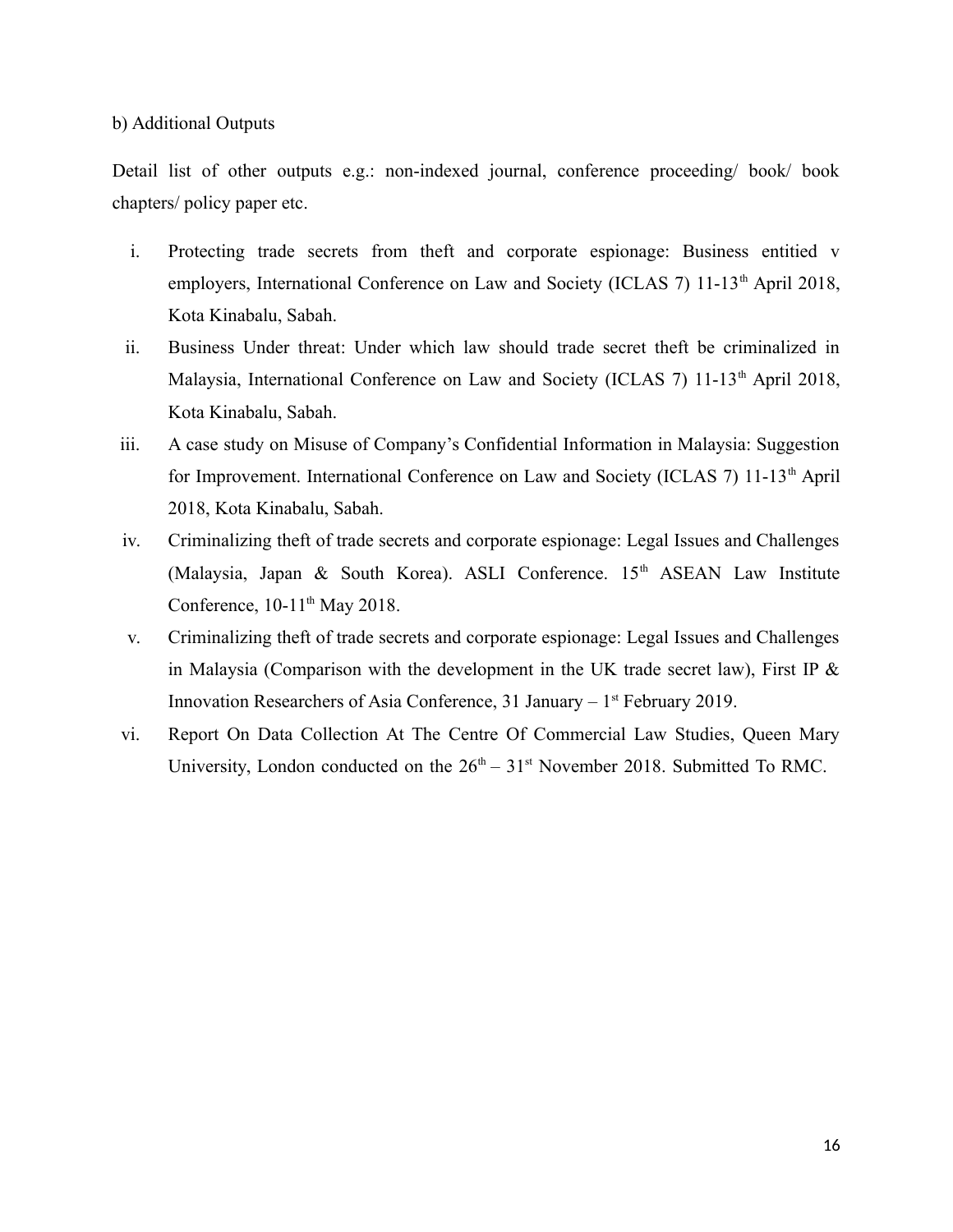#### APPENDIX

# **REPORT ON DATA COLLECTION AT THE CENTRE OF COMMERCIAL LAW STUDIES, QUEEN MARY UNIVERSITY, LONDON FROM 26/11-31/11/ 2018**

# **INTRODUCTION**

The Centre of Commercial Law Studies (CCLS) has allowed us entrance and access to their postgraduate facilities and computer to enable us to find the relevant information for our data collection. The state of the art computer facilities and a conducive research environment has hastened our task and we were able to collect significant information relating to our research. The centre was kind enough to assign an officer to assist us and to arrange for interview with the experts at the Centre. The interview with Prof Ian Walden and Prof Maher Dabbah was scheduled on Tuesday, 27 of November 2018.

#### **PART A: OUTCOME FROM THE INTERVIEW WITH PROF IAN WALDEN**

The Interview was scheduled at 11am at the Centre. We received a warm welcome from Prof Walden who congratulates us on the research. Our focus of discussion was on the UK approach in dealing with theft of trade secret and economic espionage. The topic is divided into 3 namely:

- 1. Legislation in the UK that criminalize trade secrets theft and economic espionage;
- 2. Development of the UK law on trade secret protection in line with the EU Trade Secret Directive
- 3. Remedies and relevant penalty for theft and similar act.

In summary there is no legislation in the UK that criminalizes trade secret theft and economic espionage. The UK Theft Act is not applicable since trade secret and confidential information does not come within the definition of intangible property under the Act. Thus the UK is relying on Fraud Act 2006 and Computer Misuse Act 1990 to address the issue but both Acts only focus on the modus operandi or the commission of the crime rather than the subject matter of the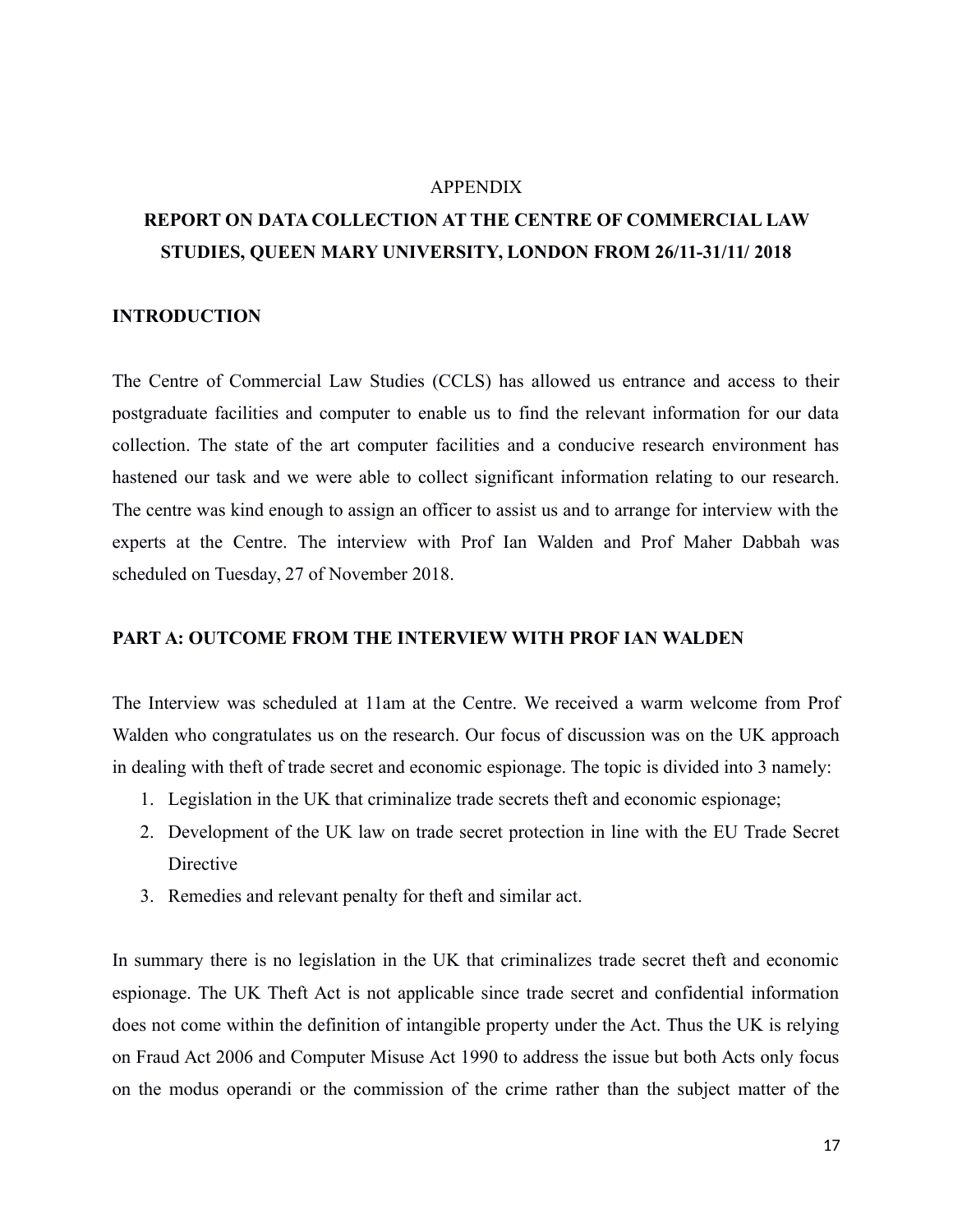crime. In relation to the second topic, the UK has enacted the Trade Secrets (Enforcement, etc) Regulation 2018 to implement the EU Trade Secrets Directive 2016/943. However this legislation focuses on strengthening the civil remedies and common law protection of trade secrets. For remedies, the common law provides injunction, damages and account of profit for misappropriation of trade secrets and confidential information. Damages can be based on the value of the trade secrets and confidential information that is loss due to misappropriation of the same. In some cases payment of royalties or license fees are more appropriate. However these remedies are suitable for civil and common law action. For criminal punishment, analogy can be made with the punishment and sentences under the UK Theft Act 1968, UK Fraud Act 2006 and UK Computer Misuse Act 1990 and Sentencing Guideline by the Crown Prosecution Office. The usual sentences are imprisonment and a fine. The period of imprisonment however varies. Under UK Theft Act the punishment is imprisonment not more than 7 years. Punishment under UK Computer Misuse Act 1990 is from 2 years to 10 years with up to £5000 fine. Under the Theft Act 1968 and Fraud Act 2006, the value of the loss or damage suffered resulting from the offence committed becomes the basis for determining the length of imprisonment and the fine. This is provided under the Sentencing Guideline for theft and fraud. However there is no such guideline for offences committed under the Computer Misuse Act 1990, thus the punishment and sentencing is solely based on the discretion of the court. But the court will consider the charges, the nature of the crime, the charges, the background of the offender, the age and the extent of the damage done.

# **1. OUTCOME ON THE DISCUSSION ON UK LEGISLATIONS ON THEFT OF TRADE SECRETS AND ATTEMPT TO CRIMINALIZE MISUSE TRADE SECRETS**

Our discussion began with the statistic that shows UK economy suffered loss of £ 9.2 billiondue to IP theft and £7.6 billionbecause of industrial espionage which make IP theft and industrial espionage range the top 2 crime in the UK.<sup>[1](#page-17-0)</sup> We were informed that despite the large figure, the UK has no specific legislation to address this issue. Our further research on this matter found that

<span id="page-17-0"></span><sup>1</sup> Detica Report. The Cost of Cybercrime. Cabinet office at https://www.gov.uk/government/uploads/system/uploads/attachment\_data/file/60943/the-cost-of-cyber-crime-full-report.pdf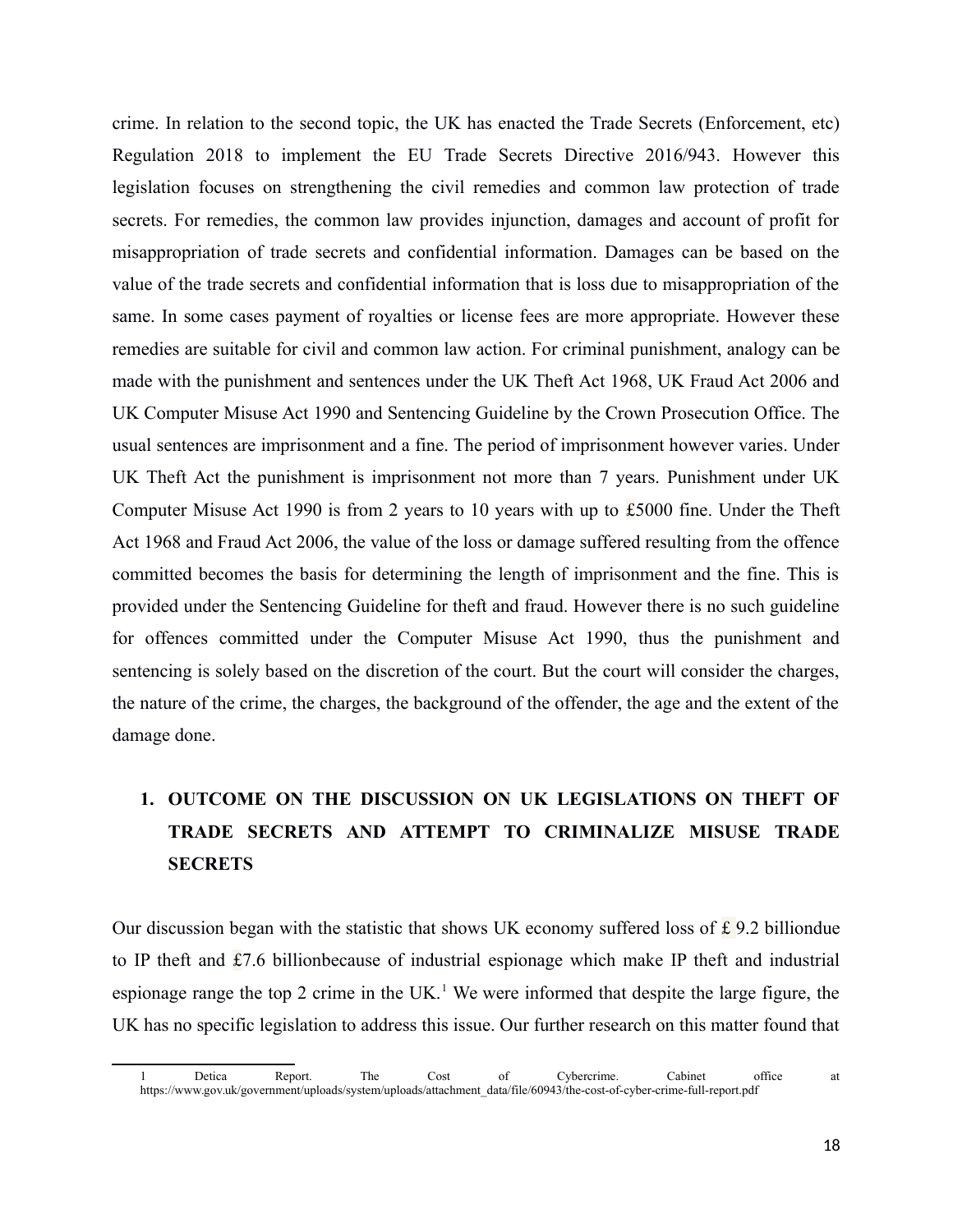the law of theft which is governed by the UK Theft Act 1968 focus on both tangible and intangible property however trade secrets and confidential information does not fall within this definition. This was due to the decision of the court in the case of *Oxford v Moss* [1979] Cr App Rep 183, an English criminal case law that dealt with theft of intangible property and information.

Section 1 of the Theft Act 1968 states, "A person is guilty of theft if he dishonestly appropriates property belonging to another with the intention of permanently depriving the other of it." There are three elements to constitute theft under this Act namely dishonestly, appropriation of property and intention to permanently deprive the other of it. In *Oxford v Moss* case a university student managed to obtain a proof copy of his forth coming exam paper and intended to return the document. He was charged with theft however cannot be convicted for theft because there was no intention to deprive the university of the property. He was then charged with stealing information belonging to the Senate of the University. At the magistrate court, the prosecution argued that the information itself was property capable of being stolen because it had attached to it a proprietary right of confidence and once this was breached, the information itself had been stolen. However the defence counsel argued that Sect 4 of the Act did not define a class of intangible property beyond a chose in action and therefore information per se was not protected by the Act. Accepting the defence argument, the magistrate rules that confidential information was not a form of property within the definition of sect 4 and that confidence consisted in the right to control the publication of the proof paper was merely a right over the property and not a property in itself. At the appellate level, the court dismissed the prosecution appeal and held that the definition of 'intangible property' was not broad enough to include confidential information and further held that in case involving confidentiality, the appropriate remedies for breach should be injunction or damages rather than criminal penalties. Similar decision was made in the case of *Absolom* (1979) 68 Cr App R 183. In this case a geologist obtained and attempted to sell to a rival company a record containing geological data and an indication of the prospects of finding oils that worth  $\pounds 50,000$  to  $\pounds 100,000$ . Although the judge found that the geologist had acted in 'utmost bad faith', he was acquitted of theft on similar ground with *Oxford v Moss* case.

This decision is still applicable now making it difficult for the prosecution to charge and prosecute cases involving stealing or misappropriation of information.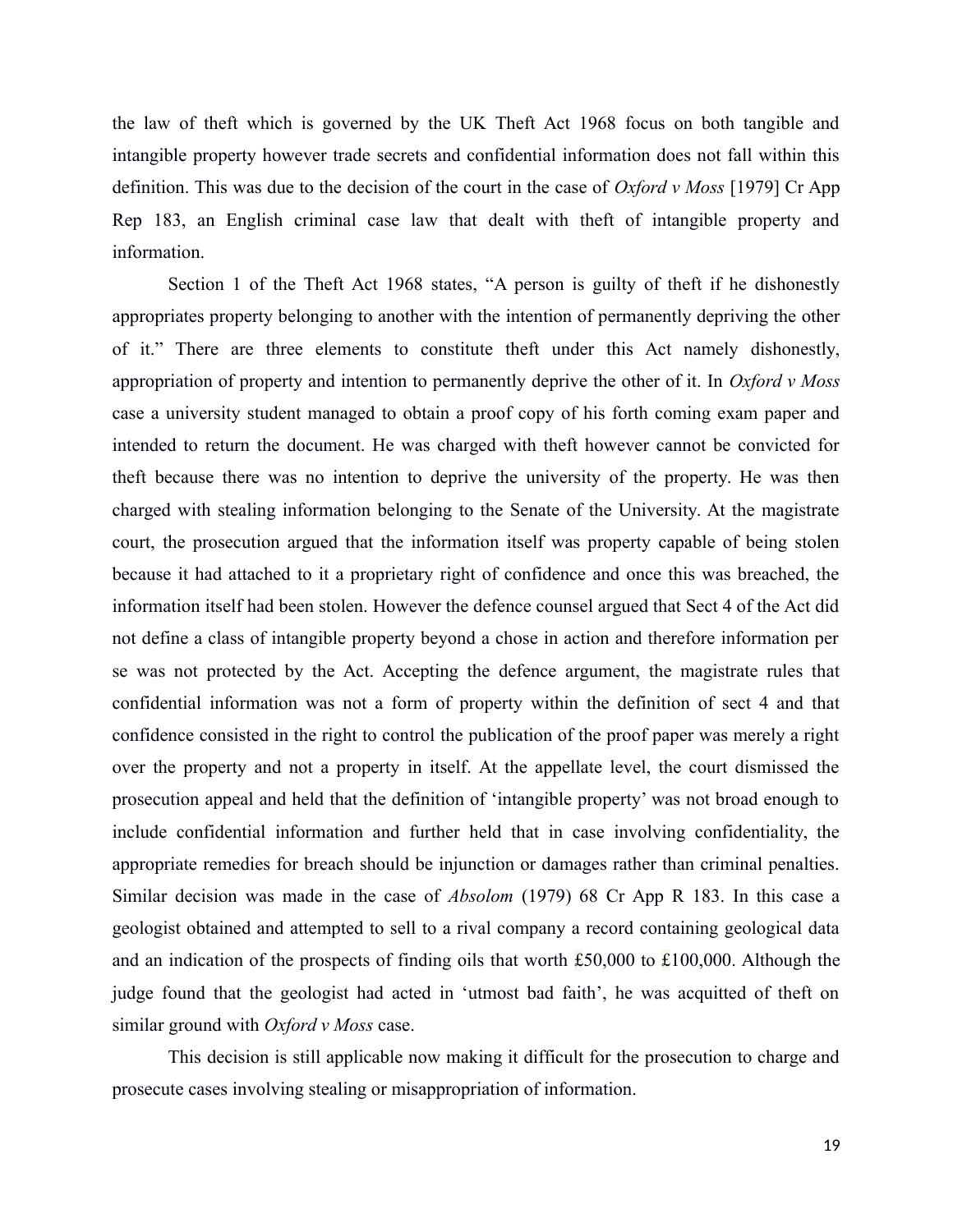In 1997, Lord Falconer of Thoroton QC, the solicitor general raised a concern in relation to the adequacy of the law to address the issue of commercial espionage. At the Denning lecture which was held in October 1997 prior to the Law Commission Consultation paper he said "one asks how is the law going to cope with the increasing prevalence of commercial espionage both by computer and otherwise where the commercial rival or predator obtains information which he then covertly uses to benefit himself in his dealings with the victim, for example by photocopying documents without authority, or by entering the victim's computer systems. No doubt the law will be able to concoct some niche in the criminal calendar. But it depends on the ingenuity of the prosecutor, the learning and advocacy of the defence, and the judge on the day. I welcome the fact that the Law Commission is due to publish a consultation paper next month looking at the operation of trade secrets."[Commercial Fraud or Sharp Practice – Challenge for the Law", Denning Lecture, 14 October 1997.]

Later in the same year, the Law Commission issued published a consultation paper highlighting the issue relating to criminalizing of trade secrets misused.[Law Commission for England & Wales, *Legislating the Criminal Code: Misue of Trade Secrets* (CP 150,1997) Consultation Paper on Misuse of Trade Secrets.] The consultation paper dealt with the issue of whether there should be criminal liability for the deliberate misuse of the trade secrets of another. The Commission acknowledged that the misuse of trade secrets cannot found a charge of theft. The paper deliberated on the inadequacy status of the criminal law and thus recommended a new criminal offence of misuse of trade secrets. The recommendation however was abandoned but due to the growing threatof theft of trade secrets and industrial espionage, perhaps the recommendation needs to be re-visited and considered.

In 1999, CD Freemen published an article on "The Extension of the Criminal Law to Protect Confidential Commercial Information: Comments on the Issues and the Cyber-Context" which he presented at the 14th BILETA Conference: "CYBERSPACE 1999: Crime, Criminal Justice and the Internet"(1999, Bileta). He agreed that the criminal law is an appropriate vehicle through which to deter the misappropriation of confidential commercial information and trade secrets, however cautioned must be taken to ensure the balance between the rationale for criminal liability and endangering other legitimate interest.

He highlighted that the commercial value of confidential commercial information has provides a primary justification for civil remedies and criminal sanctions to deter misappropriative activity in English law and elsewhere. This is because those trade secrets or "know-how" has always been an important asset. Therefore more protection is needed especially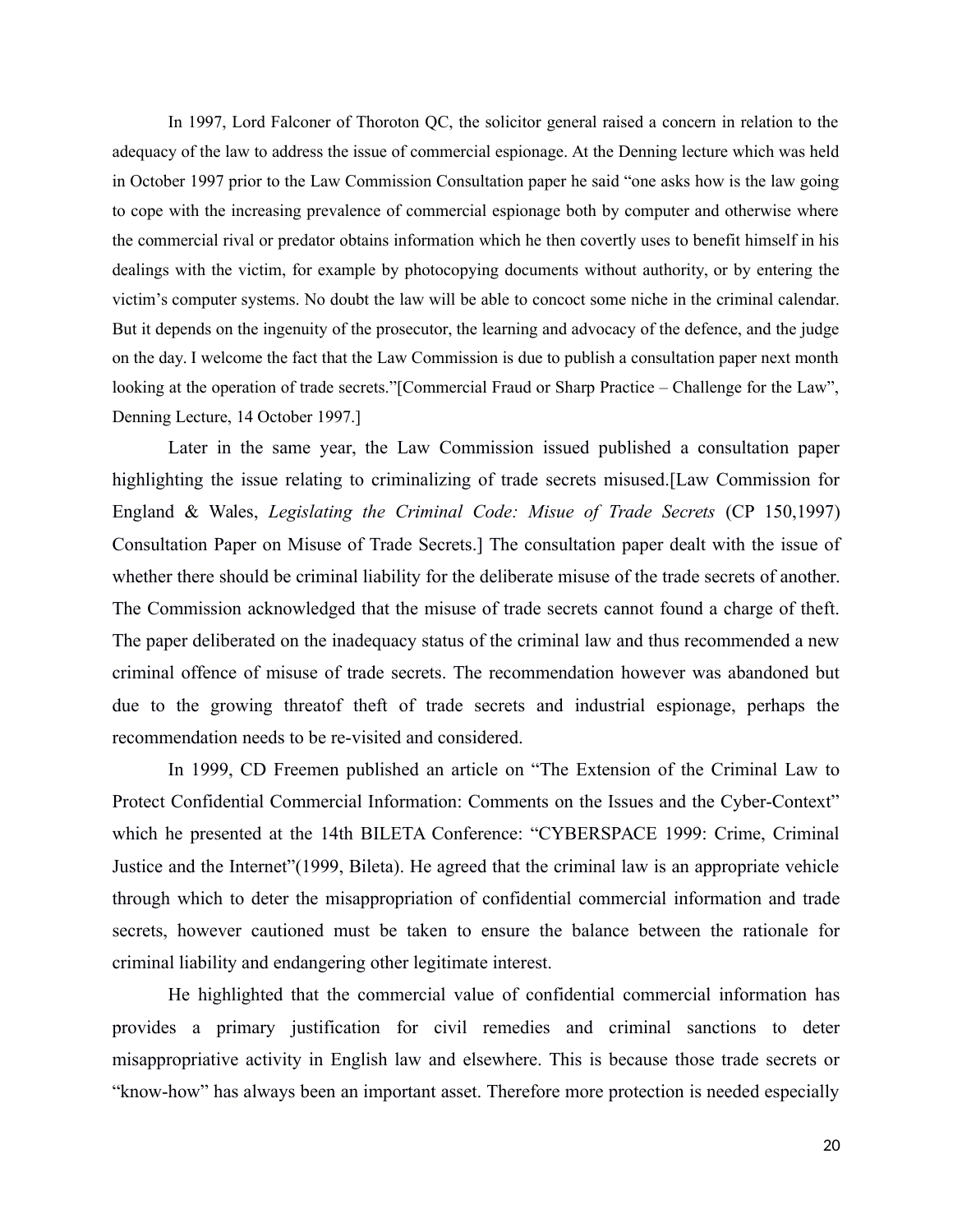when innovation become the central feature of post-industrial developed economies. On this aspect the threat to the security of the trade secret is apparent due to two reasons.First, the increase in the value of intellectual property and information arising from innovations in technology and secondthe rise in economic crime due to technological innovation and the internet.

Trade secrets and confidential information generates economic value particularly in investment. Being a secret allows an enterprise to be a head of others in a competitive environment. However, in the process of innovation, enterprise often has to share and exploit resources with other party in an attempt to create new product and wealth. In this sense the trade secret acted as both commodity (valuable in itself) and as a resources (to be exploited by commercial actors). The main challenge would be to share the secret information without the risk of destroying its value through illicit acquisition, use or disclosure by others such as a rival and by the third party.

Echoing the same point, Alberta Law Reform Institute further explain that technology makes today's business a race against time and that business advantage lies in technology. [Institute of Law Research and Reform and a federal Provincial Working Party, Trade Secrets (Report No.46, 1986) para 2.10-2.12) Consequently it creates intense business pressure to know what competitors are doing and one of the ways is by using technology to conduct espionage activity. In this sense, espionage becomes a real threat to business enterprise. This creates a business environment where information is critical within and outside the business where it is susceptible to misuse or unauthorized disclosure by those having control over it or being able to acquire it illicitly. It also affects the employee mobility. Because of this threat, Freemen was of the view that there is a need for effective deterrents against misappropriative act in order to maintain the value of informational assets and to protect the integrity of the innovation cycle. (1999, Bileta) However the nature of trade secrets that is intangible and indivisible makes it difficult to regulate. To tackle the problem, Freemen suggested the following steps before misappropriation of trade secret could be criminalized:

1. To properly analyze and evaluate the merits of criminalizing misappropriation of trade secrets by considering several questions namely what is the mischief to be remedied, what are the act that can be and should be criminalized and what public policy implication can arise from criminalizing such act;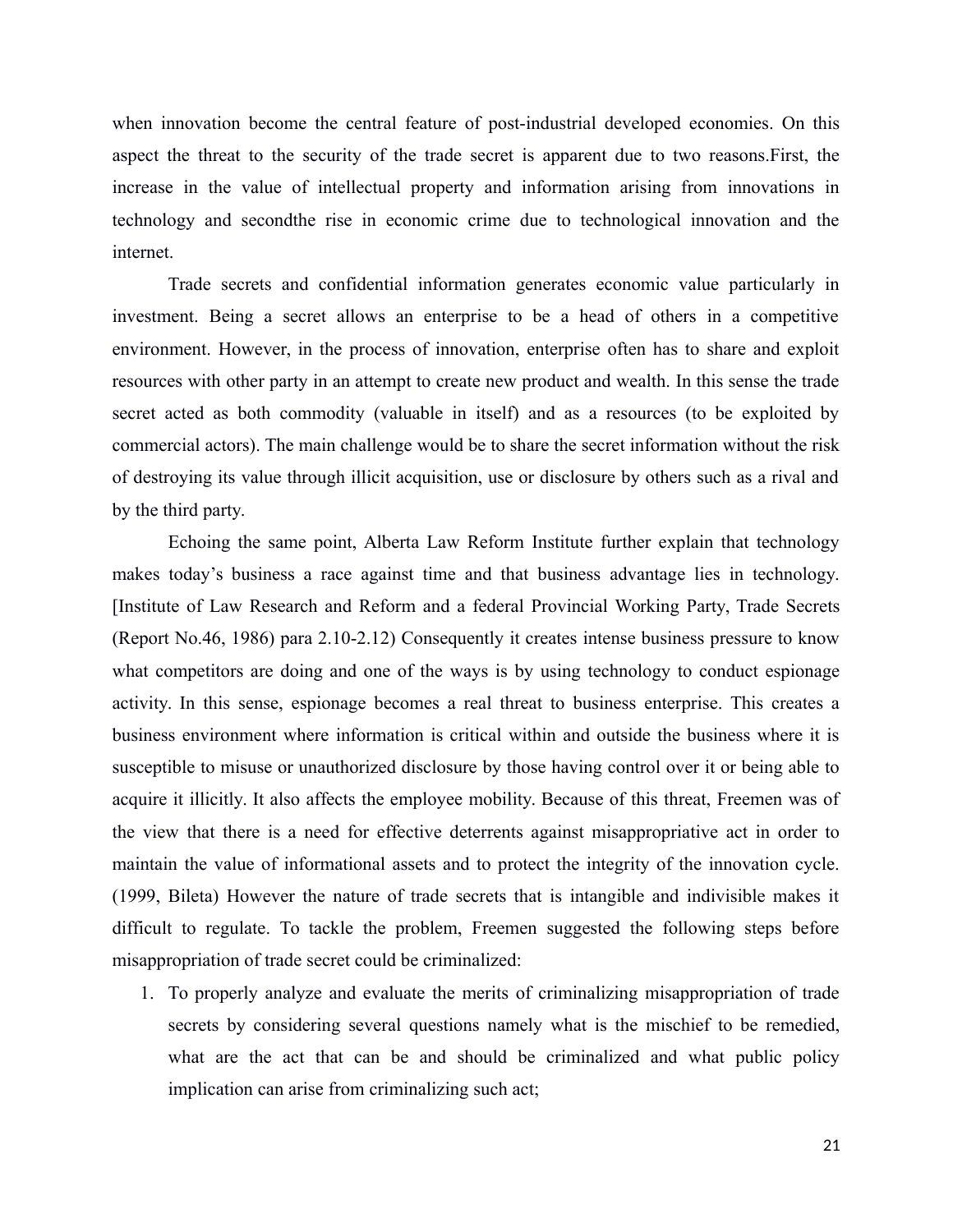- 2. To obtain proper evidence to ensure no trouble occurred after implementation of the criminal liability provision;
- 3. To understand the working of the misappropriative activity from two perspectve namely
	- a. Private acquisition of the information through illicit means and without knowledge of the owner or person in possession of it, which is usually done by hackers or online theft;
	- b. Disclosure by ex employee to new employers or to the relevant authority in the public interests.

In relation to the first, the main difficulty according to the Younger Commission is to draw the line between methods which consist of painstaking and legitimate gathering of business information and those which the law should treat as illegal. The problem stemmed from the lack of 'property' in trade secret and confidential information. It has legal implication in relation to criminal liability wherein the lack of property takes the misappropriative act outside the scope of the law of theft as seen earlier. This is similar to Malaysian law of theft under the Penal Code whereby the requirement of tangible property is primary and trade secret and information is not a tangible property. Further the term 'liability' is conditioned on the act itself being incidentally proscribed under the statute such as the UK Computer Misused Act 1990, the Copyright Designs and Patent Act 1988 and the Trade Mark Act 1988. On this point, Freemen agreed that the Law Commission has identified the significant gaps in extending criminal liability to misuse of confidential information and that criminal law ought to be able to relieve the decent and reputable trader's sense of helplessness in such circumstances.

In relation to the second criteria, disclosure by ex employee to new employers, the main issue in relation to criminal liability is whether criminal laws can be resorted to or fashioned where civil liability is itself insufficient. On this point the Law Commission recommended the creation of a new offence of misuse of trade secrets and it application is restricted to offensive conduct in relation to unauthorized use or disclosure of trade secrets. The rationale is to punish an offender who knowingly misappropriates valuable information that is not 'generally known'. The scope of the offence is not overly broad and actual prosecutions is to only instigated in the worst cases and where the availability of civil remedies is inadequate in the circumstances of individual cases. The sanction recommended is to punish employees, consultants or others who rightfully acquire information but then knowingly and intentionally misuse it. However the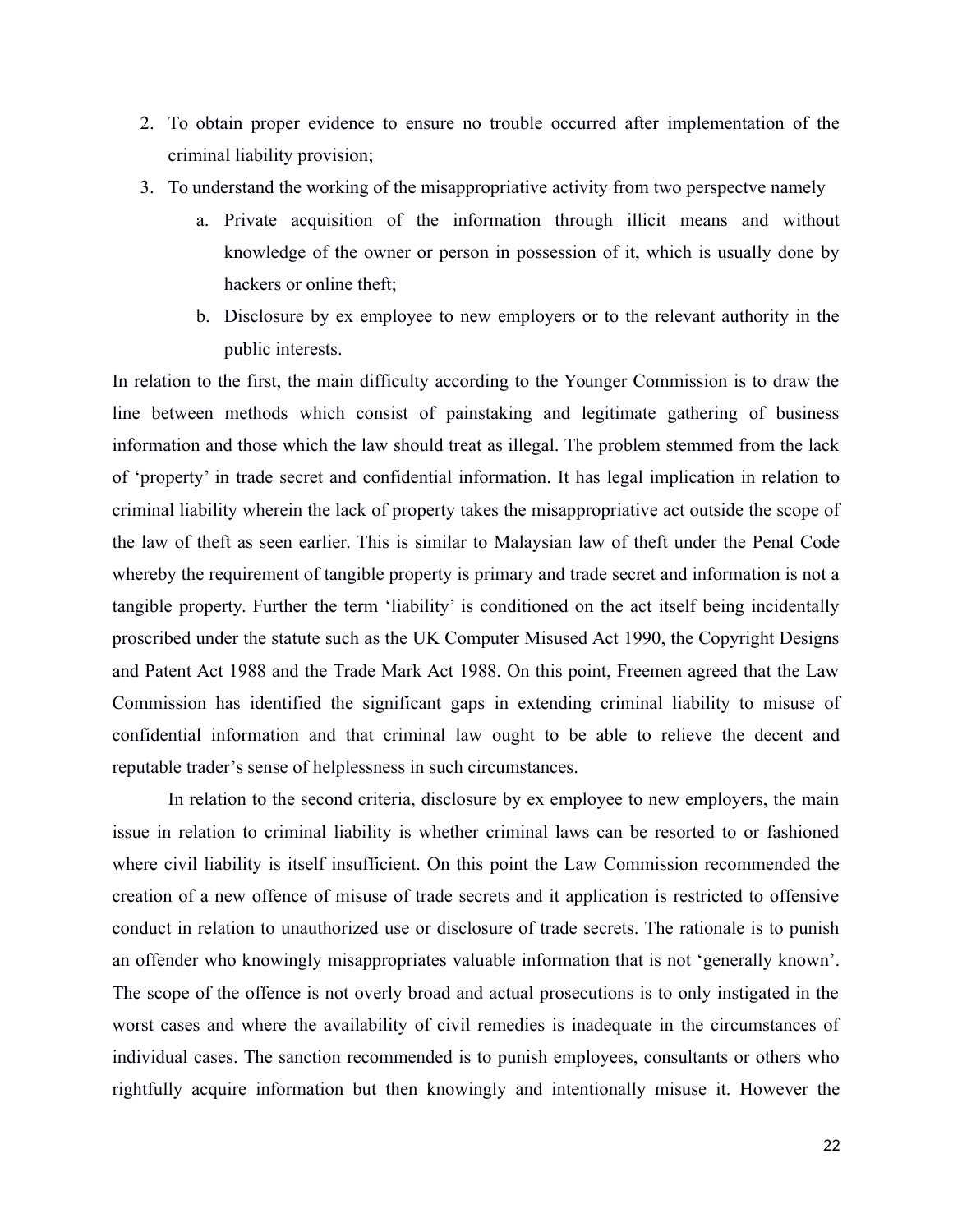model recommended does not include to illicit modes of acquisition or the question of industrial espionage.

Criminalizing misuse of confidential information also has implication on employee mobility. Many employees are skilled in technology and become technical experts and specialized managers who are active in the technology sectors. These experts often deal with valuable confidential information that is the primary assets of their employer and are often subject to confidentiality agreement. There is a huge demand for the expertise in the market place. But over protection of information through broad criminal liability may inhibit employee mobility and thus will indirectly slow the natural pace of innovation unjustifiably.

Consequently, English law remains passive in resorting to criminal law to address this issue of misuse of trade secrets. The UK law has made distinction between government, commercial and personal information within the equitable action of breach of confidence but such distinction has not be made in the incidental application of criminal law.The Law Commission has taken the position that criminal law in this area should be narrowly applied and ought to follow civil liability. In other words, criminal law should restrict itself to breach of confidence where the threat of civil liability in the circumstances is insufficient to promote compliance with express or implicit obligation of confidentiality. This approach is reflective of direct liability for unfair competition. The criminal law therefore should offer comprehensive protection for confidential commercial information by fulfilling three functions namely:

- i. To set minimum standards of acceptable commercial behavior,
- ii. To deter the breach of private obligation of confidence in appropriate circumstance as envisage by the Law Commission and
- iii. To bring domestic treatment in line with emerging international standards respecting the protection of intellectual property through more liberalized unfair competition norms.

Cyber space provides a new avenue for Misappropriation of trade secret and economic espionage online. Thus what should be the standard of acceptable for regulating such behavior online. Freemen list out the following concerns:

(1) There is a need to set appropriate standards of commercial behavior in relation to confidential commercial information since misappropriation can be accomplished through the use of emerging technologies. On this aspect the function of the criminal law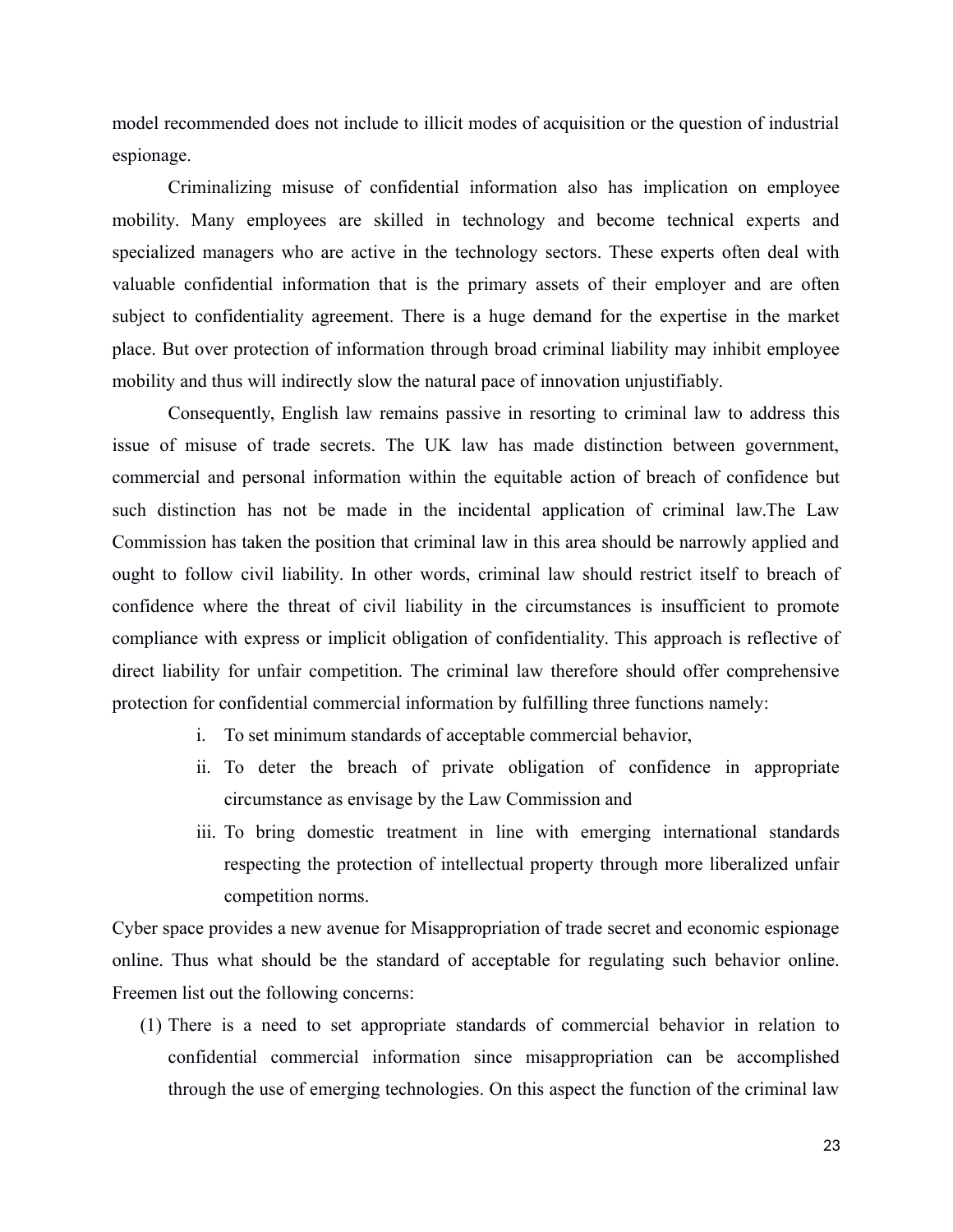in the commercial context is to define the outer limits of tolerable commercial behavior at the very minimum. Here criminal law plays a role that the civil remedies cannot. The difficulty would be in applying criminal sanctions where civil liability is uncertain. Nevertheless it is clear that one legitimate function for new criminal laws in this area is to set a threshold standard for commercial behavior under which criminal liability may be incurred.

- (2) The criminal law should be able to provide general deterrence against wrongful acts where civil liability is inadequate. It is important to show that such wrongful acts liability and consequences. This is useful in enforcing commercial morality in the sense of deterring certain willful breaches of obligations of confidence in cyberspace or elsewhere.
- (3) Criminalizing such act can deter money laundering and stop organized crime or terrorist from stealing and selling trade secrets a cross border. This could create a global response to such a trans-national problem. This is one of the mechanisms to stop economic espionage. On this point criminal law should aim to 'eradicate commercial practices' in relation to the misappropriation of valuable information where the nature of the conduct is sufficiently offensive. Such mechanism allows one to confront competitors who obtain trade secret illicitly through conventional methods and by technological means. This should be done in line with TRIPs, and Paris Conventions.
- (4) Criminal law must be sufficiently precise to enable people to know whether they risk criminal liability for contemplated course of conduct and avoid inefficient enforcement of the criminal law through flawed prosecutions. Criminal liability may be established through complaint to the relevant authority and the while investigating, proper care need to be exercises since many victim are reluctant to make a complaint or engage in legal redress to avoid crises of investor confidence. Thus few complaints do not mean misappropriative activities does not occur.
- (5) Need to be careful when relying of evidence or data by the industries because the focus would be more on the loss suffered or economic disaster rather than detailing types of conduct. The loss figures are based on expectation and not real loss.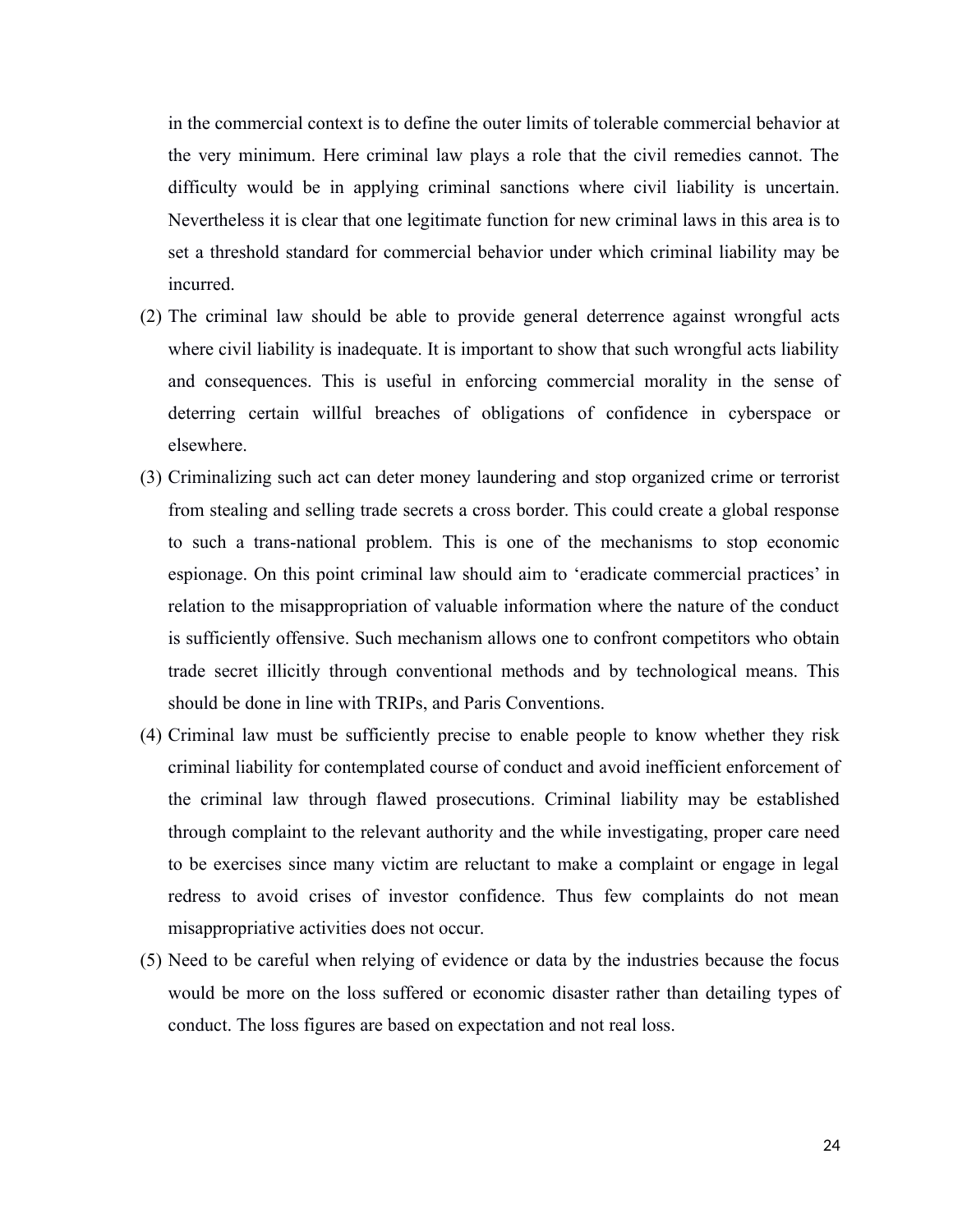Despite the above concern, the British government has not made any move to extend criminal protection to trade secret or making any attempt to criminalize misuse of trade secrets. However in mid December 2016, a case involving copying of a series of trade secrets by a disgruntled employee was heard at the Southwark Crown Court. (*CORBIERE LTD V KE XU*) In this case the an employee obtained accessed to his employer's computer system, copied a series of algorithmic trading codes with the attention to sell to a competitor and deleted a large number of records. He then fled to Hong Kong but was arrested and extradited back to the UK. Despite stealing his employer's trade secrets, he was charged with 'with fraud by abuse of his position' under Section 4 of the Fraud Act 2006. He was found guilty and sentenced to four years imprisonment. He was also charged for unauthorized access to a computer under the UK Computer Misuse Act 1990 however the action was not pursued against him. Rationale for charging under the Fraud Act 2006 rather than the Theft Act 1968 was because a thief could only steal the medium on which the secrets had been recorded or kept and that following *Oxford v Moss*, the trade secrets fall outside the meaning of property under the Theft Act. The fact that the value of the secret lies in the information itself and not the medium on which it was stored is not being considered by the court.

The employee was also charged under the Serious Crime Act 2007 and the court made an order known as "Serious Crime Prevention Order" ("SCPO"). Such order is usually used 'to protect the public, by preventing, restricting or disrupting a person's involvement in serious crime.' The order requires him to return physical copies of what he was alleged to have taken from his ex employer, the copies of the codes and his laptop. He failed to comply with some of the order and was sentenced to 18-month imprisonment. With such order made, 'stealing' trade secrets with intention to sell to rival and knowing that the trade secrets is valuable is considered as a serious crime in the UK, punishable by a period of imprisonment between 12 months to 5 years.Nevertheless the question remains what would be a suitable criminal penalty for those who maliciously remove the trade secrets of a business?

The Law Commission has highlighted the need to criminalize misuse of trade secrets as seen earlier but sadly the recommendation was not taken up. The UK prosecutor prefers to bring such cases under other act such as the Fraud Act 2006 and the Serious Crime Act 2007, rather than the existing Theft Act.The proposal for new crimes of misuse of trade secrets as recommended by the Law Commission in 1997 was also not taken up. The case nevertheless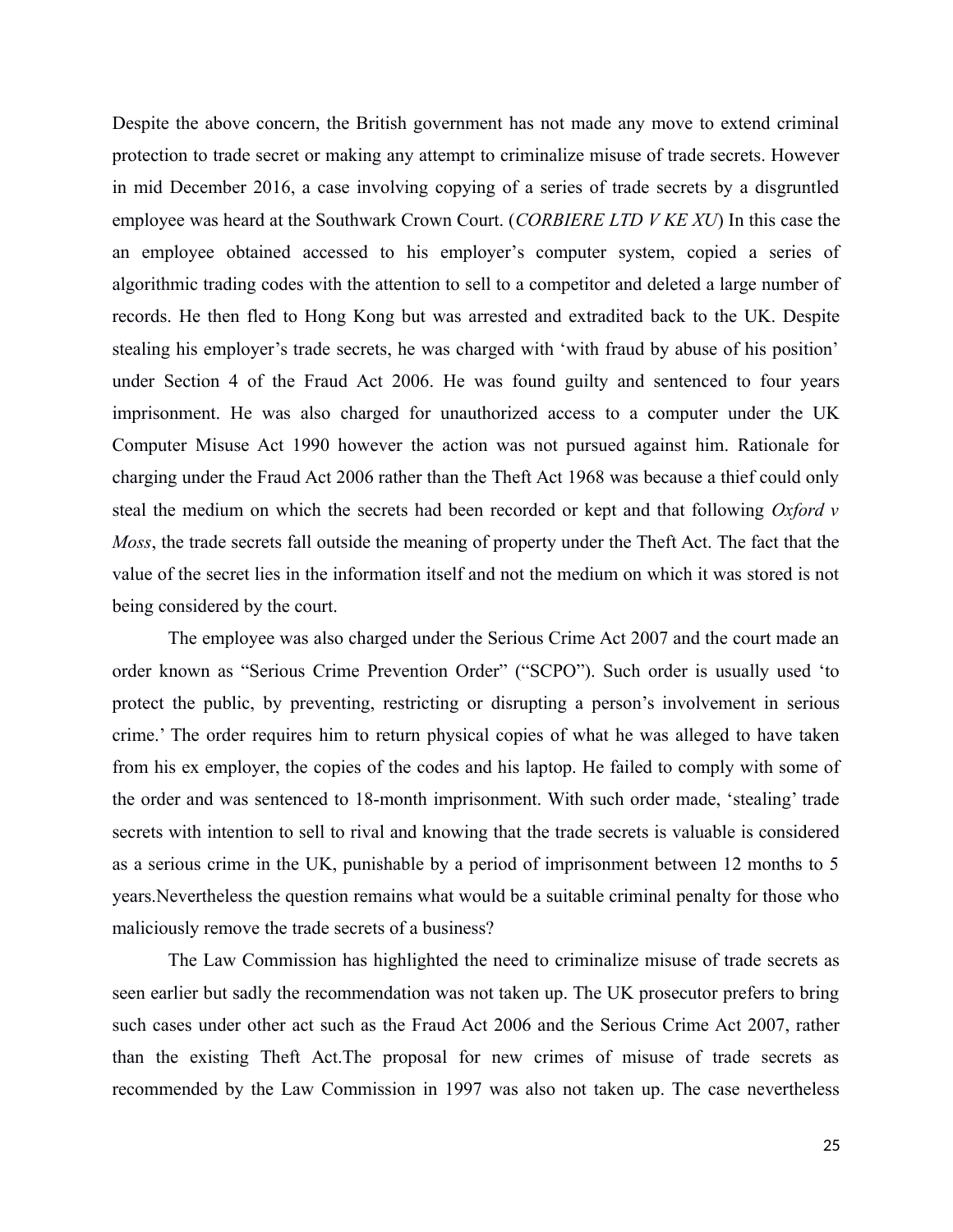invites comments especially on the charges brought against the employee. Farrer & Co for example said"The most interesting aspects of this case are the criminal offences for which Mr Xu was charged and one of which he was convicted. The fraud charge – fraud by abuse of position – is one which could well apply to many senior insiders who abuse the trust placed in them by their employers by copying materials (in this case, computer codes) for use by themselves or a new employer. Similarly, the use of a SCPO, in this case as pressure to return stolen material, is a potent weapon for the authorities." [Farrer & Co, Insight, January 2017  $\omega$  farrer.co.uk]

The other relevant legislation to govern misuse or misappropriation of trade secrets and confidential information is the Computer Misuse Act 1990. According to Prof Walden, the Act covers unauthorized access to computer to obtain the confidential information. Section 1 of the Act states:

(1) A person is guilty of an offence if— Unauthorised access to

(a) he causes a computer to perform any function with intent to computer secure access to any program or data held in any computer; material.

(b) the access he intends to secure is unauthorised; and

(c) he knows at the time when he causes the computer to perform the function that that is the case.

(2) The intent a person has to have to commit an offence under this section need not be directed at—

(a) any particular program or data;

(b) a program or data of any particular kind; or

(c) a program or data held in any particular computer.

(3) A person guilty of an offence under this section shall be liable on summary conviction to imprisonment for a term not exceeding six months or to a fine not exceeding level 5 on the standard scale or to both.

This provision must be read together with section 17 and section 17 (2) state:

"A person secures access to any program or data held in a computer if by causing a computer to perform any function he—

(a) alters or erases the program or data;

(b) copies or moves it to any storage medium other than that in which it is held or to a different location in the storage medium in which it is held;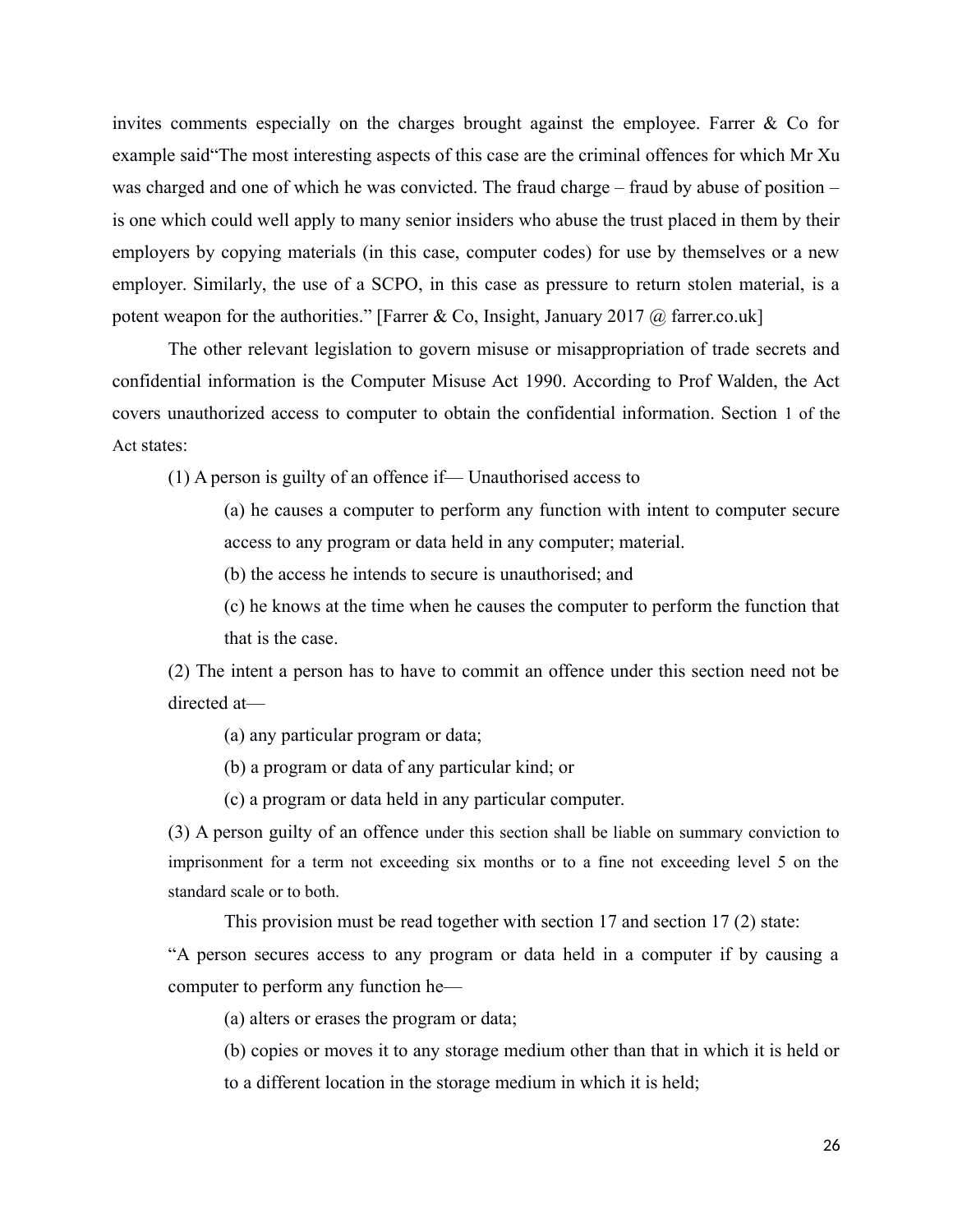(c) uses it; or

(d) has it output from the computer in which it is held (whether by having it displayed or in any other manner);

and references to access to a program or data (and to an intent to secure such access) shall be read accordingly."

The Act focuses on an offence to secure access which makes a person who caused a computer to perform a function with intent to secure access, commits an offence. The provision however excludes mere physical contact with a computer and the scrutiny of data without any interaction with a computer such as reading of confidential information in the computer, reading of data displayed on the screen or computer eavesdropping. However the Act extended the offence to cover secondary liability to a person who supplies a hacker with information such as password and the operator of a computer hacker. The main *actusreus*for this offence is that the access to the program or data intends to secure must be 'unauthorized' access. As regard to *mens rea*, the two elements that must be proven are firstly there must be knowledge that the intended access was unauthorized and secondly there must have been an intention to secure access to any program or data held in a computer.

This provision applies to an employee who has authority to access certain client accounts but securing unauthorized access to document which she should not access. In the case of *R v Bow* [2002] 2 AC 216, the House of Lord held that an employee clearly came within the provisions of Section1 of the Computer Misuse Act 1990 when she intentionally caused a computer to give her access to data she knew she was not authorized to access. The House of Lord further held that an employee would only be guilty of an offence if the employer clearly defined the limits of the employee's authority to access a program or data.

As conclusion to the issue on criminalizing of theft of trade secrets, the UK law does not specifically criminalize the misappropriation of trade secrets. But several statutes namely the Fraud Act 2006, the Computer Misuse Act 1990 and the Serious Crime Offences 2007 have been use to criminalize the act of obtaining the trade secrets as seen above.

# **2. DEVELOPMENT OF THE UK LAW ON TRADE SECRET PROTECTION IN LINE WITH THE EU TRADE SECRET DIRECTIVE**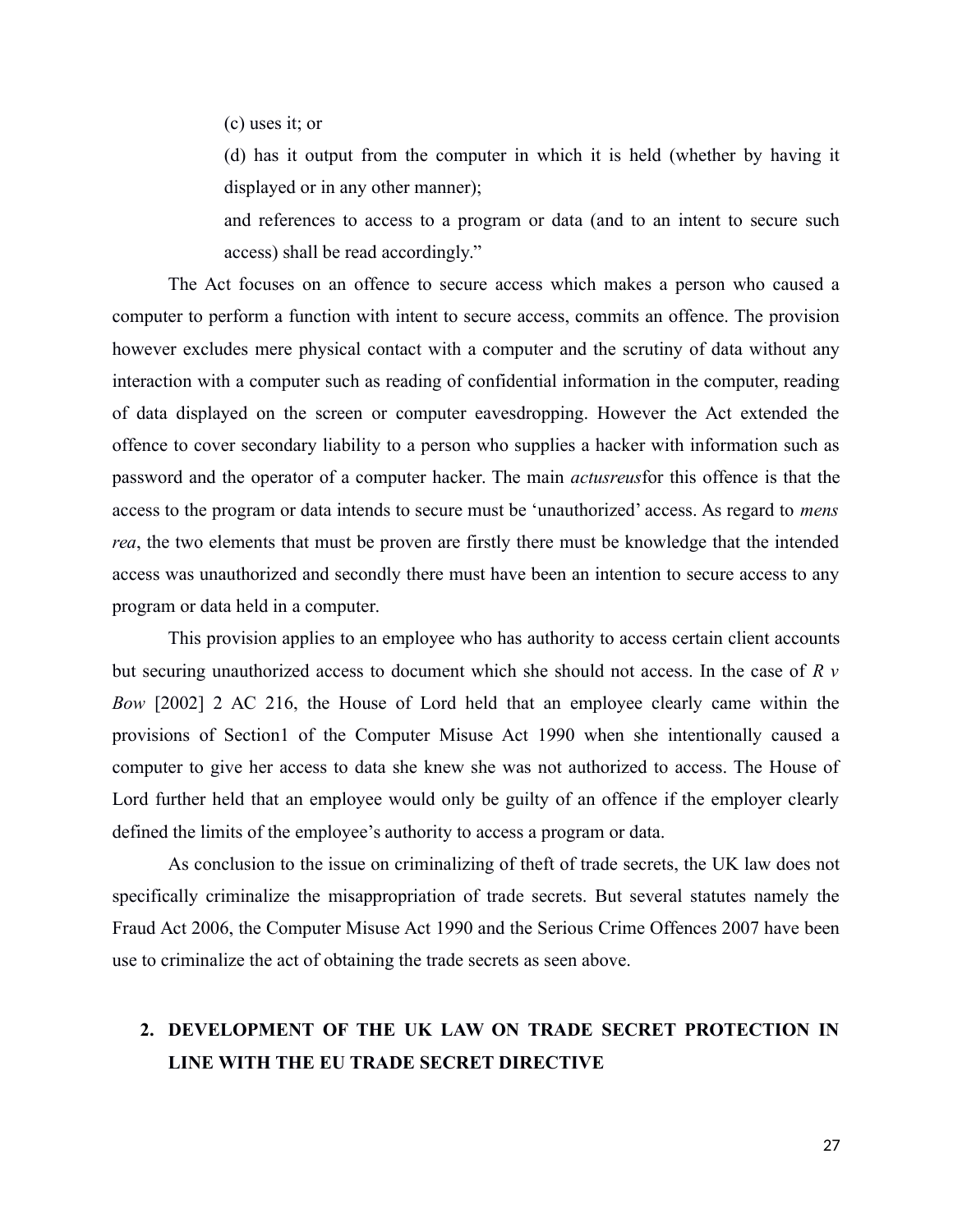The UK law of confidence that is based on common law and equity provides relatively strong protection against unlawful acquisition, use or disclosure. In June 2016, the EU Directive on the protection of undisclosed know-how and business information (trade secrets) against unlawful acquisition, use and disclosure ("the Directive") was introduced. The Directive aims to provide harmonizing legislation in relation to trade secrets protection in the EU that requires each national state to provide at least the same level of protection and minimum standards for measures, procedures and remedies. The directive requires its member state to implement the directive into its national law by 9 June 2018.

Responding to the directive, the UK Trade Secrets (Enforcement,etc) Regulations 2018 came into force after taking the following stand *"… where it is clear that measures are already provided for under current legislation, case law or courts rules, there is no need for [the UK] to implement these. Where there is uncertainty as to whether the provisions of the Directive apply across all legal jurisdictions, in order to put matters beyond doubt and ensure transparency, coherence and consistency, the Government has taken the view that certain provisions should be implemented fully."*

As a result a statutory protection of trade secrets was introduced into the UK law hand in hand with the common law of confidential information and equity law. The new UK law on trade secrets has therefore come into force.

Regulation 3, folds the Directive's definition of a trade secret into the UK's existing law of confidence in this manner:"*The acquisition, use or disclosure of a trade secret is unlawful where the acquisition, use or disclosure constitutes a breach of confidence in confidential information.*"

Regulation 2 of Act provides the definition of trade secret in line with the Directive which defines it as follow:

*"trade secret" means information which –*

*(a) is secret in the sense that it is not, as a body or in the precise configuration and assembly of its components, generally known among, or readily accessible to, persons within the circles that normally deal with the kind of information in question, (b) has commercial value because it is secret, and*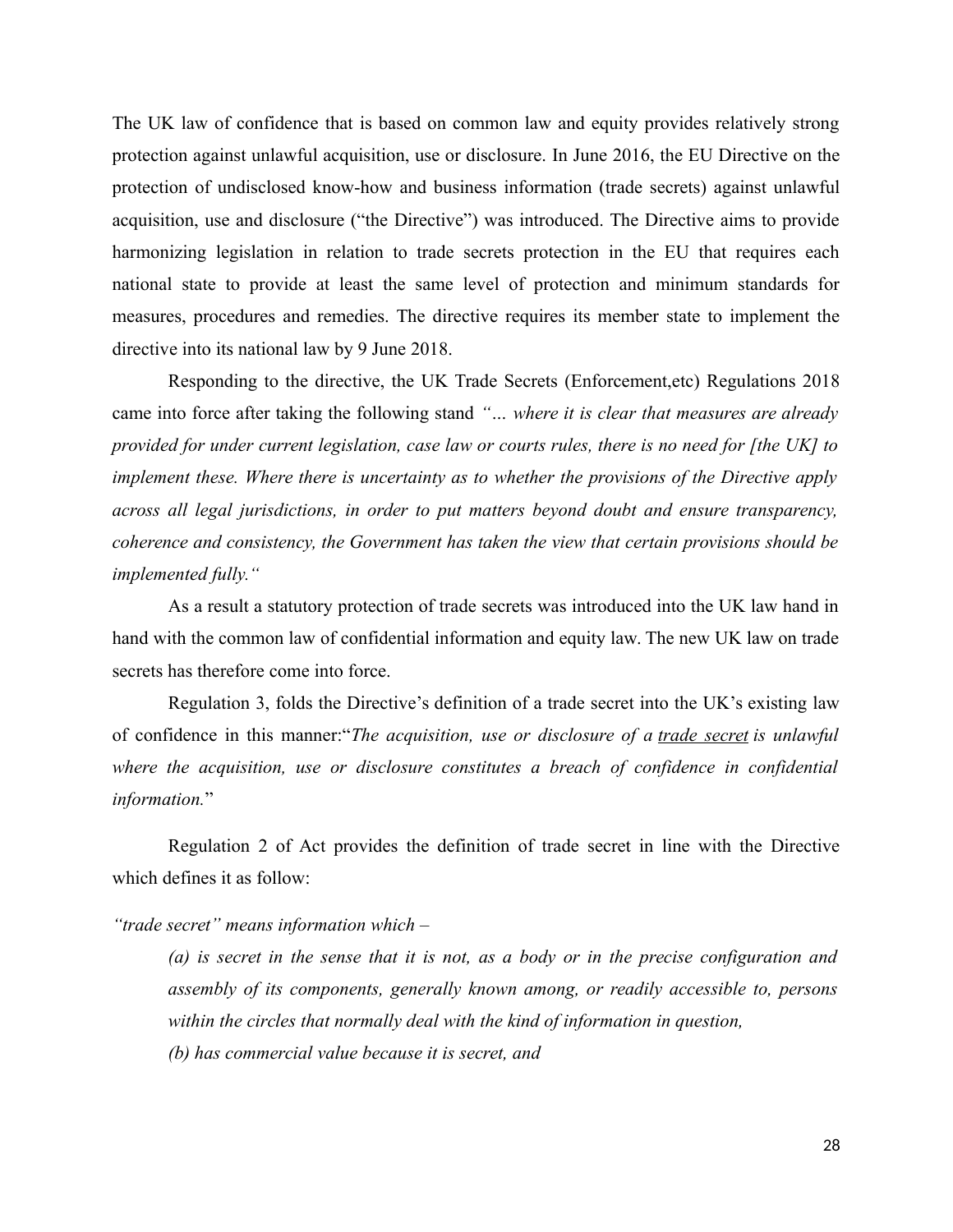*(c) has been subject to reasonable steps under the circumstances, by the person lawfully in control of the information, to keep it secret;"*

Part (a) and (b) are the same with the current law in the UK however part (c) 'reasonable steps" introduces new element. The current UK law of confidence, it is necessary to show that the information was imparted in circumstances of confidence. (Coco v A.N Clark) But with the new requirement, business must show that they have taken steps to protect their information, otherwise they may lose such protection.

The new Regulation also introduces a provision on preservation of confidentiality of trade secrets in the course of proceedings under Regulation 10 which states as follows:

**10.**—(1) A participant, or a participant who has access to documents which form part of the proceedings, must not use or disclose any trade secret or alleged trade secret—

(a) which, on a duly reasoned application by an interested party or on a court's own initiative, a court by order identifies as confidential, and

(b) of which a participant has become aware as a result of participation in the proceedings or the access.

(2) The obligation referred to in paragraph (1) remains in force after the proceedings haveended, subject to paragraph (3).

(3) The obligation in paragraph (1) ceases to exist—

(a) where a court, by final decision, finds that the alleged trade secret does not meet therequirements of a trade secret, or

(b) where over time the information in question becomes generally known among, or readilyaccessible to, persons within the circles that normally deal with that kind of information.

(4) On a duly reasoned application by a party or on a court's own initiative, a court may orderany of the measures set out in paragraph (5) as may be necessary to preserve the confidentiality ofany trade secret or alleged trade secret used or referred to in the course of proceedings.

 $(5)$  A court may—

(a) restrict access to any document containing a trade secret or alleged trade secret submittedby the parties or third parties, in whole or in part, to a limited number of persons,

(b) restrict access to hearings, when trade secrets or alleged trade secrets may be disclosed,and to the record or transcript of those hearings to a limited number of persons, and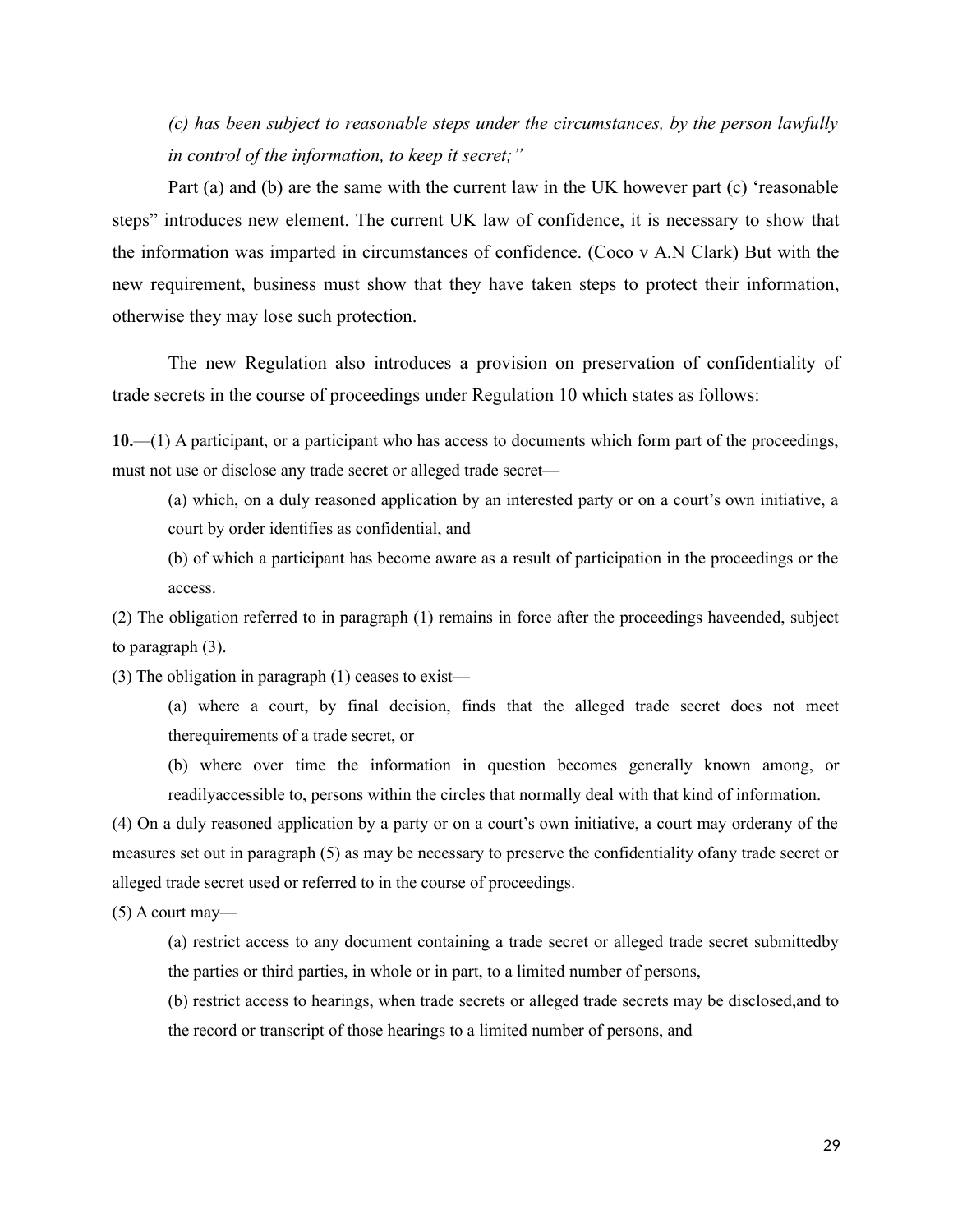(c) make available to a person, who is not one of the limited number of persons referred to insubparagraph (a) or (b), a non-confidential version of any judicial decision, in which thepassages containing trade secrets have been removed or redacted.

(6) The number of persons referred to in paragraph 5(a) or (b) must be no greater than necessaryto ensure compliance with the right of the parties to the legal proceedings to an effective remedyand to a fair trial, and must include, at least, one individual from each party and the lawyers orother representatives of those parties to the proceedings.

(7) In deciding whether or not to grant the measures in paragraph (5) in accordance withparagraphs (4) and (6) and which of the measures to order and in assessing the proportionality ofthe measures, a court must take into account—

(a) the need to ensure the right to an effective remedy and to a fair trial,

(b) the legitimate interests of the parties, and

(c) any potential harm for the parties.

(8) In this regulation—

"participant" means a party, a lawyer or other representative of a party, a court official, awitness, an expert or any other person participating in proceedings;

"parties", in paragraph (7), includes, where appropriate, third parties;

"proceedings" means legal proceedings relating to the unlawful acquisition, use or disclosureof a trade secret.

The holder of the trade secrets may apply for interim measure as provided under Regulation 11 however the court before making an order under regulation 11(1) may require the trade secret holder to provide evidence with a sufficient degree of certainty of the following under Regulation 12(1) that:

(a) a trade secret exists,

(b) the trade secret holder is making the application, and

(c) the alleged infringer—

(i) has acquired the trade secret unlawfully,

(ii) is unlawfully using or disclosing the trade secret, or

(iii) is about to unlawfully use or disclose the trade secret.

(2) In considering whether to make an order under regulation 11(1) and in assessing the proportionality of such an order, a court must take into account the specific circumstances of the case, including where appropriate—

(a) the value and other specific features of the trade secret,

(b) the measures taken to protect the trade secret,

(c) the conduct of the alleged infringer in acquiring, using or disclosing the trade secret,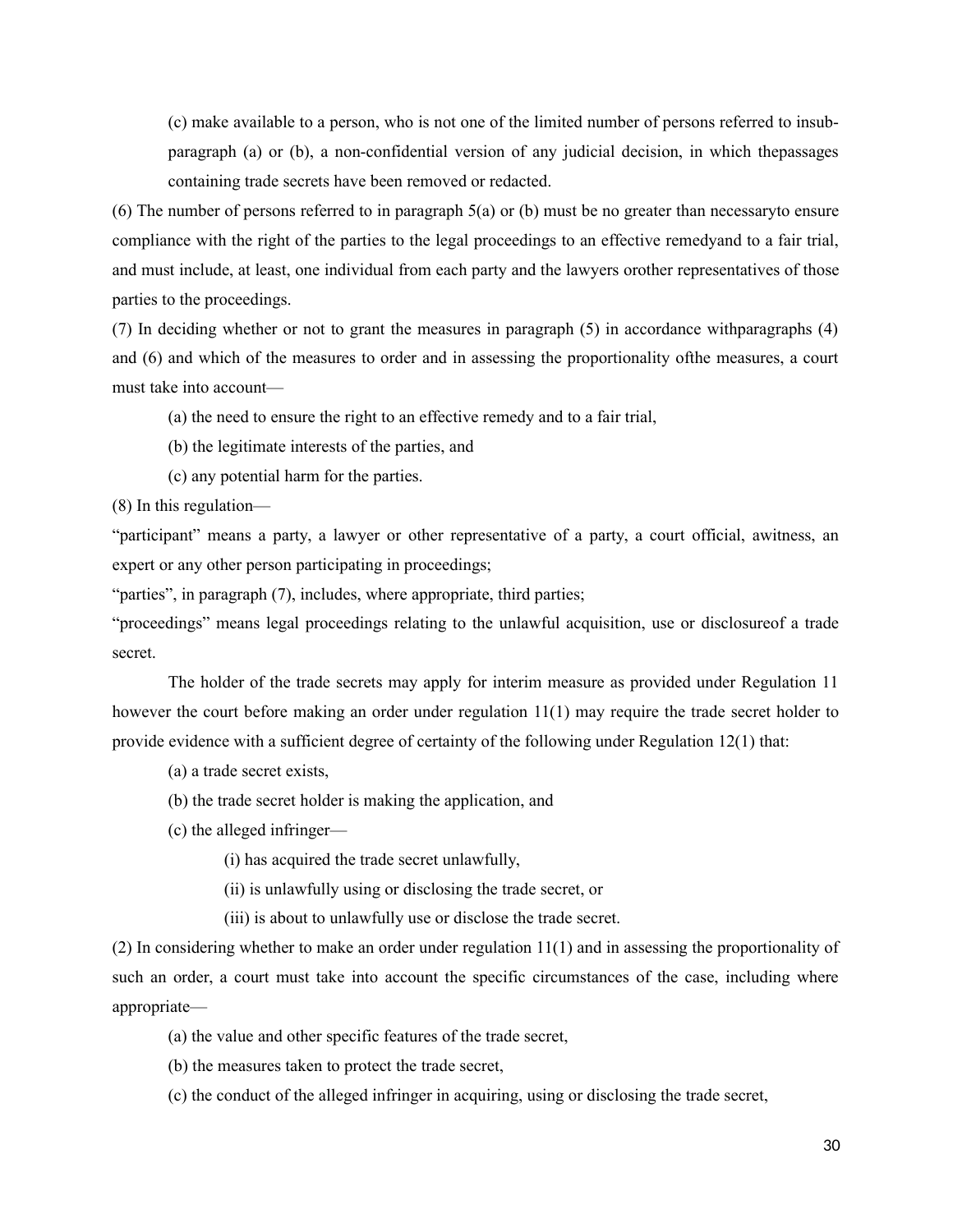Despite the enactment of the new regulation, UK law merely strengthened its protection for trade secrets in civil action since the Directive only provides the same. The Directive did not interfere with the national law of any member states that criminalize theft or misappropriation of trade secrets.

#### **3. REMEDIES AND RELEVANT PENALTY FOR THEFT AND SIMILAR ACT**

The law of confidence provides common law remedies such as injunction, damages and account of profit for misappropriation of trade secrets and confidential information. Damages can be based on the value of the trade secrets and confidential information that is loss due to misappropriation of the same. In some cases payment of royalties or license fees are more appropriate. However these remedies are suitable for civil and common law action.

Since there is no specific Act that criminalizes 'theft' of trade secret, punishment or sentences under the UK Theft Act 1968, UK Fraud Act 2006 and UK Computer Misuse Act 1990 can be used as comparison. Sentences under these statutes are imprisonment and a fine. The period of imprisonment however varies. Under UK Theft Act the punishment is imprisonment not more than 7 years. Punishment under UK Computer Misuse Act 1990 is from 2 years to 10 years with up to £5000 fine. The sentencing under the UK Fraud Act 2006 is guided by the Fraud Sentencing Guidelines. The guideline divided fraud offences into 5 types namely confidence fraud; possessing, making or supplying articles for use in fraud; banking, insurance and credit fraud; benefit fraud; and revenue fraud.

'Stealing' of trade secrets may falls under the confidence fraud that is a fraud where the perpetrator wins the confidence of the victim and obtains money or other property by deception. Such offences is usually charge under Section 1 of the Fraud Act and the sentence provides under this provision is 10 years imprisonment. Full sentence is usually reserved for serious criminal organization involving large scale frauds such as deliberate targeting of a number of victims. The number of years in prison will be determined by the value from the outcome of the fraud namely if the value is more than  $£500,000.00$  the sentence is up to 7 years and where the value is between £200,000.00 and £100,000.00, the sentences would be up to four years.

The guideline also provides guideline to the judge to decide how serious the offence is and how blameworthy the defendant is when sentencing. In sentencing, the following will be considered: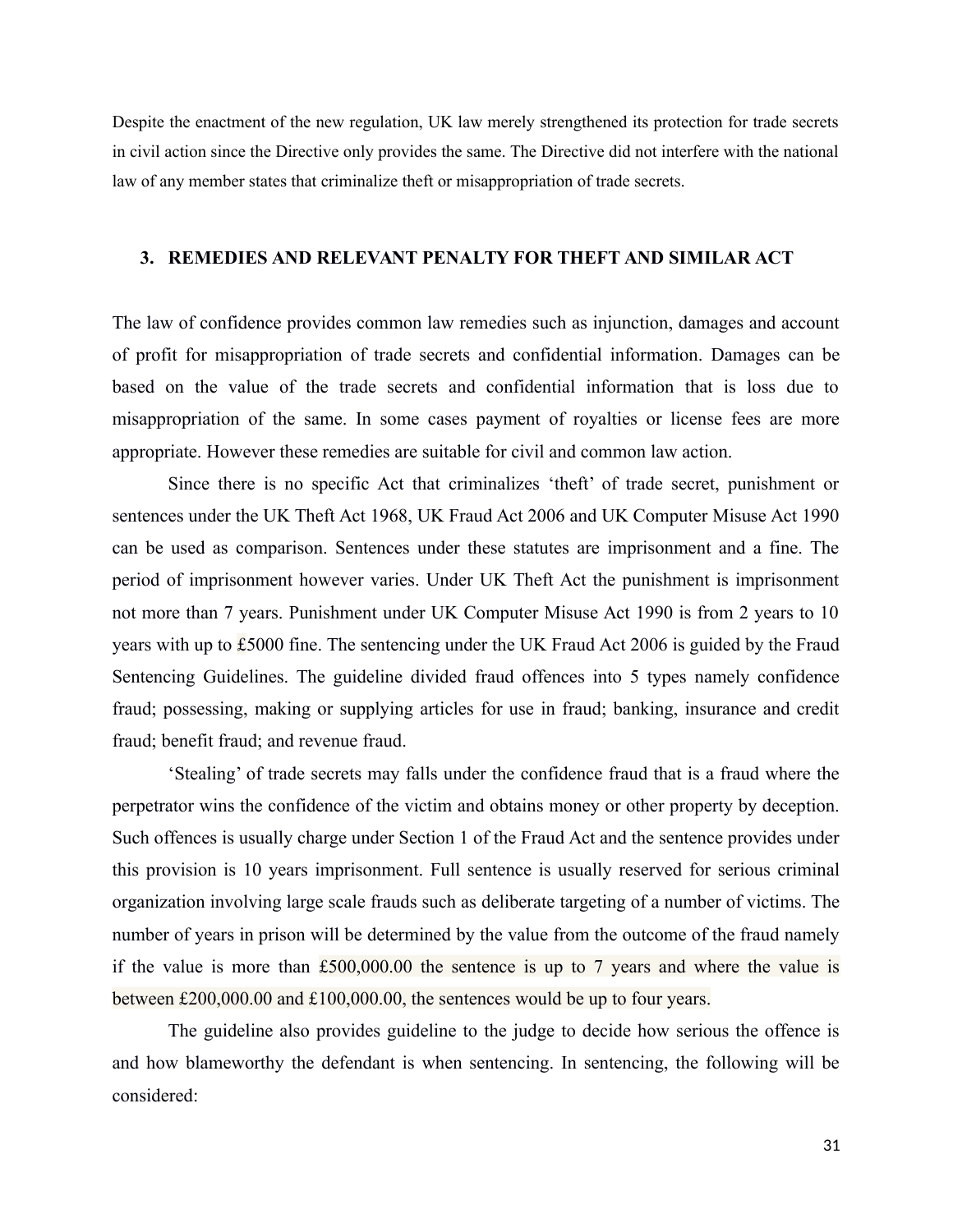- 1. The extent to which the offence was planned or opportunistic;
- 2. Whether the fraud is part of a 'professional' operation;
- 3. Whether it was carried out over a long or short period;
- 4. The willingness of the defendant and his or her motivation in carrying out the offence;
- 5. The value of the money or property involved;
- 6. Whether the offender was in a position of trust (for example an employee);
- 7. Whether a number of people were involved in the planning or carrying out of the offence;
- 8. The impact on the victim or victims, and how many there were;
- 9. Any risk of physical harm to another (e.g. burning down a building or staging an accident to obtain an insurance payment);
- 10. Whether less damage or loss was intended than actually ended up taking place;
- 11. Whether the defendant was in any way entitled to any of the property;
- 12. Whether there has been an attempt to conceal or dispose of evidence;
- 13. Whether the victim(s) were vulnerable and / or deliberately targeted;
- 14. Whether someone's identity has been used.

The guideline also highlighted that fraud is not a victimless crime and can cause considerable harm to society and the economy including closing down of business. As such apart from the above sentencing, the court may make ancillary orders such as compensation order (in cases where the victim has suffered financial loss or personal injury), confiscation order (where the defendant has benefitted financially from the offence and such order is in line with the Proceeds of Crime Act 2002), deprivation order (an order to deprive a convicted defendant of property used or intended to be used to commit an offence such as computer software and hardware),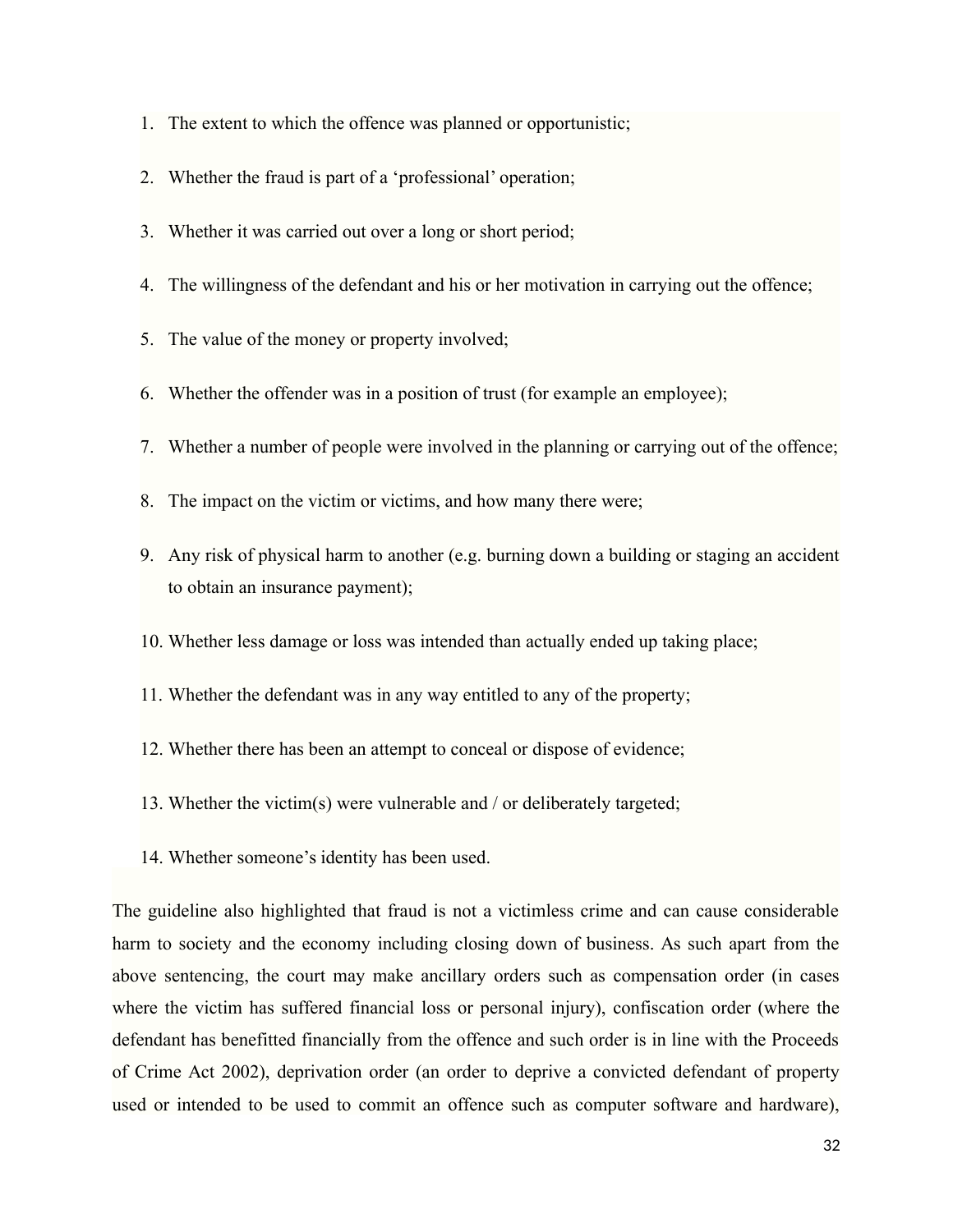restitution order (such as the stolen goods are restored to the victim or that the money equivalent to the value of the goods is paid to the victim form money seized from the defendants or assets owned by the defendant to that value are transferred to the victim), disqualification from acting as a company director (for offences relating to the running of a business and the ban could be 5 years in the Magistrate Court or 15 years in the Crown Court), financial reporting order (in cases where the court believe that the defendant are likely to be involved in the future in further offences of dishonesty) and lastly serious crime prevention order (to protect the public by restricting the convicted person's ability to be involved in serious crime as seen in the *Ke Xu* case).

Such official guideline for sentencing is absent for offence under the Computer Misuse Act 1990. In the case of *R v Mudd* [2018] 1 Cr App R(S) 33(7), a teenager who admitted of committing offences under section 1 and 3 of the Act for setting up a computer hacking business was only sentence to 21 monthsdetention at the young offender institution. Mudd has carried out and directed 1.7 million DDoS attacks over a million individual IP address or domain names. According to Michael Topolski QC the judge in this case his crime had wreaked havoc "from Greenland to New Zealand, from Russia to Chile".

Further, in relation to sentence based on the potential loss suffered from the fraud and unauthorized access, the Court of Appeal in the case of *R v Brown* [2014] EWCA 695 held that, that such potential loss is not the determining means by which fraud should be valued thus reduced the sentence from 3 years to two years imprisonment.Nevertheless in the case of *R v Martin* [2013] EWCA Crim. 1420 where the offender pleaded guilty to offences under Section 1,2,3 and 3A of the Computer crimes Act 1990, the Court of Appeal upheld his sentence of two years considering the prevalence of computer crime that compelled the organizations in this case, the Oxford and Cambridge University to spend substantial sums combating it. The court also stated that the potential impact on individuals meant that sentences for such offences should involve a real element of deterrence.

# **CONCLUSION**

UK law does not specifically criminalize theft of trade secrets. However cases shown that person committed misappropriation of trade secrets has been under the Fraud Act 2006, Computer Misuse Act 1990 and the Serious Crime Prevention Order. On the other hand the UK law has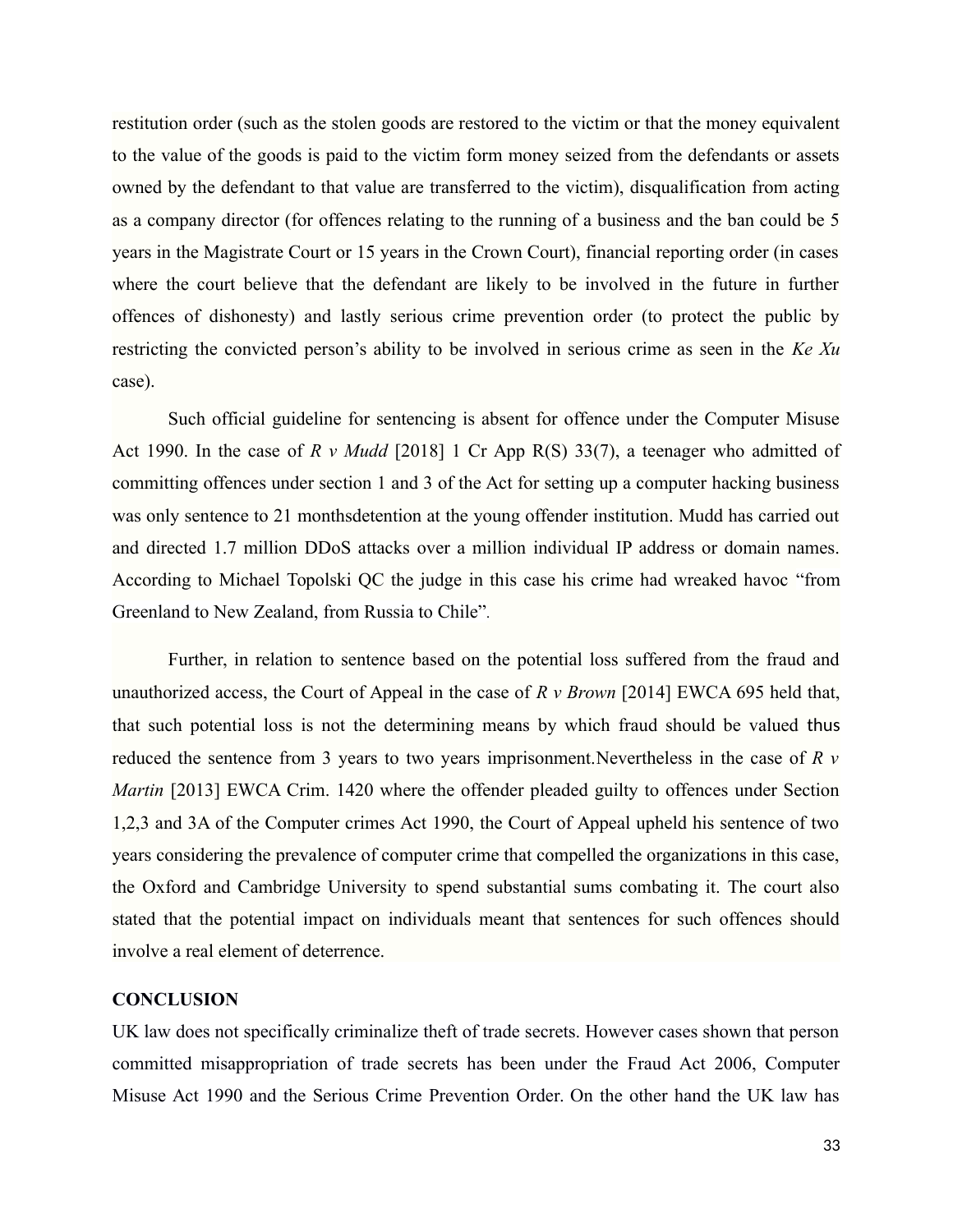enhances the civil and common law protection of trade secrets by introducing the Trade Secret (Enforcement, etc) Regulation 2018 as required by the EU Trade Secret Directive. Such move has provides statutory definition of trade secrets and introduce new element to prove in a breach of confidence action. The regulation will harmonize trade secret protection throughout EU by providing the at least the same level of protection and minimum standards for measures, procedures and remedies. In term of criminal sanction, the Fraud Act, Computer Misuse Act impose imprisonment and fines and use the loss of value or damage suffered as a measure to determine the length of the terms of punishment. This provide a good input to Malaysia in terms of deciding what and how the punishment for theft of trades secrets and economic espionage.

# **Part B. COMPETITION LAW AND THEFT OF TRADE SECRET**

Competition law seeks to protect the process of rivalry and provide a level playing field for enterprises to compete in the market. In other words, competition law promotes free competition in the market by eliminating anti-competitive conduct which may disrupt or distort the normal process of competition. Generally, competition law achieves its objectives through three important competition provisions, namely, prohibition against anti-competitive conduct, prohibition against monopolization or abuse of dominant position and prohibition against merger or anticipated merger that substantially lessens competition in the market.

a) Anti-competitive agreement

Competition law prohibits any form anti-competitive agreement between enterprises which has the object or effect of preventing competition, reduce uncertainties in the market and limit the ability of the enterprises to carry out their commercial decision independently. This covers both anti-competitive horizontal agreement such as price fixing, market sharing, bid rigging and sharing sensitive commercial information and anti–competitive vertical agreement such as exclusive dealing, resale price maintenance, tying and bundling etc.

The only relevant anti-competitive agreement in relation to theft of trade secret or industrial espionage is the sharing of sensitive commercial information between enterprises which may facilitate collusive behaviour in the market. However, it is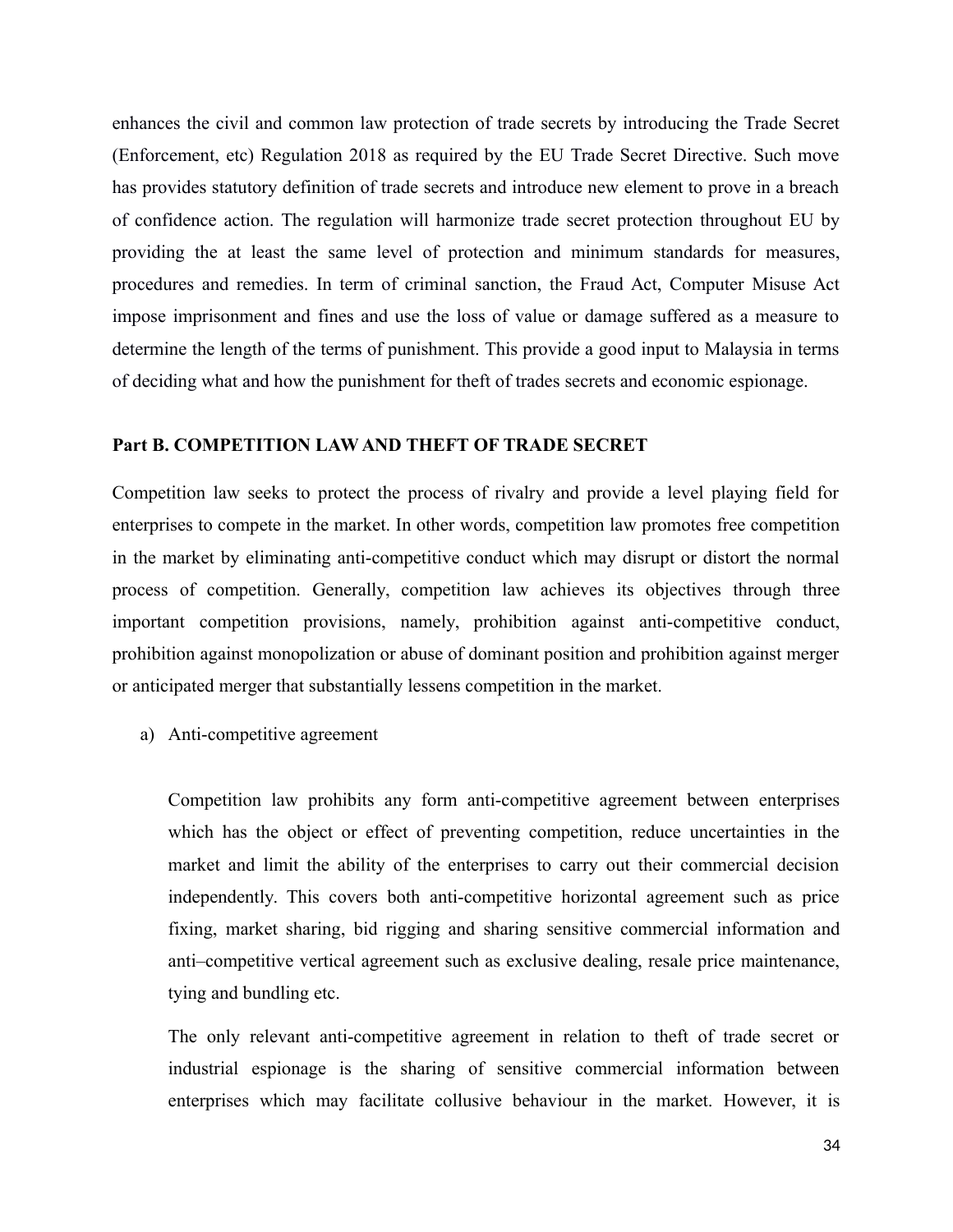important to note that, before making decision on whether sharing information is anticompetitive and runs afoul the Competition Act 2010, the competition authority needs to prove the existence of agreement to share confidential information between enterprises. Agreement under the Competition Act 2010 is defined as "any form of contract, arrangement or understanding, whether or not legally enforceable, between enterprises..."<sup>[2](#page-34-0)</sup>Theft of trade secrets or industrial espionage on the other hand involves an act of stealing commercial or corporate information which may undermine the competitiveness of an enterprise. Therefore, it is difficult to use anti-competitive agreement provision to combat theft of trade secrets due to the lack of element of consensus or meeting mind.

# **1. INTERVIEW WITH PROF EYAD MAHER M.DABBAH, DIRECTOR OF INTERDISCIPLINARY CENTRE FOR COMPETITION LAW (ICC), QUEEN MARY UNIVERSITY OF LONDON**.

## b) Abuse of dominant position

Section 10 of the Competition Act 2010 prohibits an enterprise holding a dominant position in the relevant market from abusing its dominant position. Abusive conduct under section 10 is very wide but in general it can be categorized into two: exploitative conduct and exclusionary conduct. Exploitative conduct refers to the ability of an enterprise to exploit the consumers such as by increasing prices above competitive level. Exclusionary conduct on the other hand refers to the ability of an enterprise to exclude an equally efficient enterprise.

The act of stealing of corporate information by large enterprise may be considered as an abusive and run afoul section 10 of the Competition Act 2010. For an example, a dominant big data company may steal confidential data from its smaller competitors or users in order to maintain or expand its market power. However, it is important to note that the application of competition law (under abuse of dominant position) is very much limited in scope depending whether or not an enterprise is holding a market power in the

<span id="page-34-0"></span><sup>2</sup> Section 2, *Competition Act 2010*.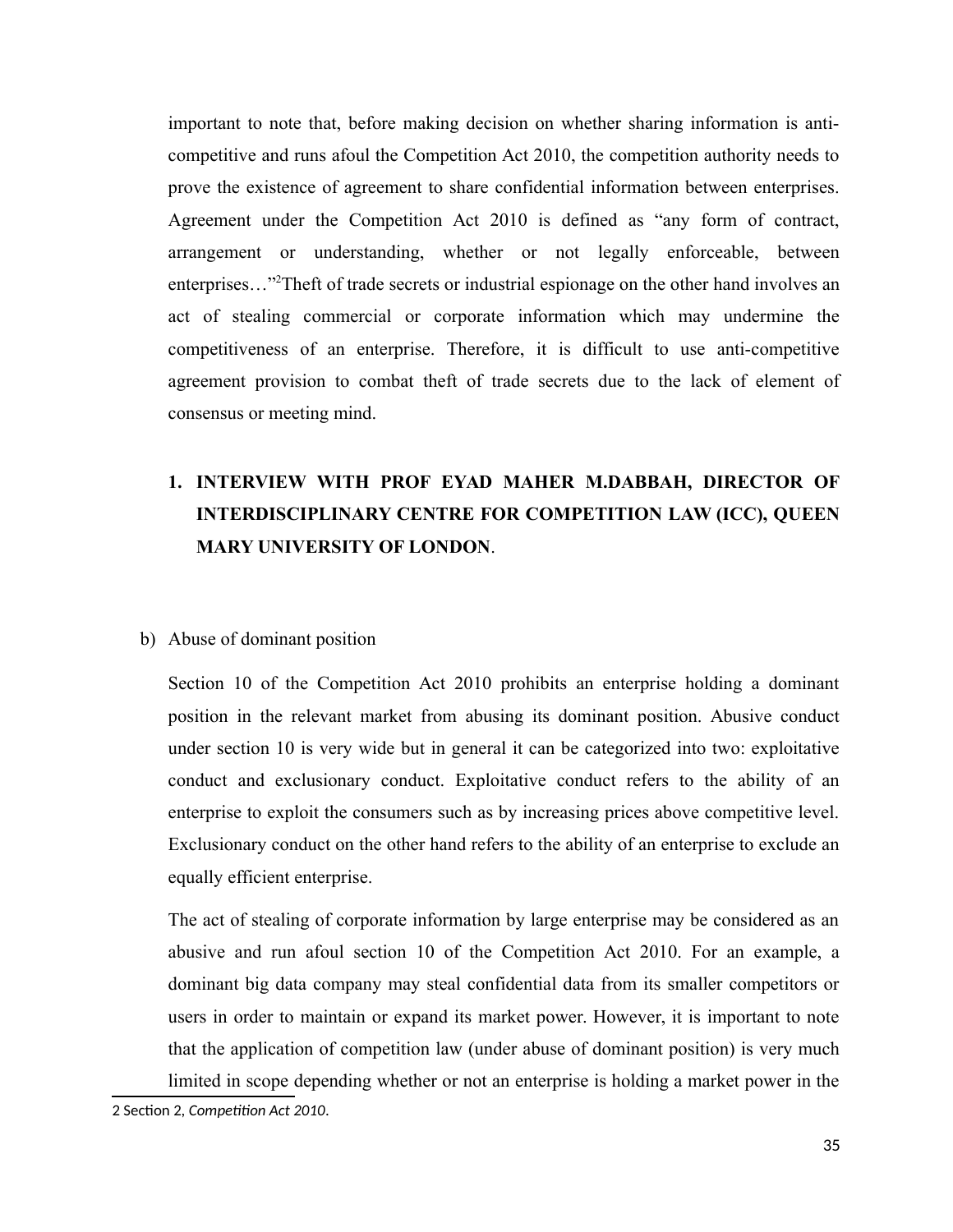relevant market. The competition authority needs to determine the relevant market and dominant position before making conclusion that the act of stealing of trade secret by the said enterprise is abusive.

Competition law prohibits abuse of dominant position in any form. There were attempts to expand the scope of abuse of dominant position to the area of data or privacy protection. For example, in German, the competition authority is currently investigating Facebook for abuse of its dominant position in the social networking market on the basis that Facebook's terms of service violated data protection law, as they allowed Facebook unrestrictedly to collect user data from third-party sources). However, the conduct of Facebook is qualified as an exploitative as opposed to exclusionary conduct. It is still unclear at this stage whether competition law enforcement in the area of abuse of dominant position can or should be expanded to privacy or data-protection related activities. Even it is so, the scope of application is very limited and fails to capture the conduct of a non-dominant enterprise. The application of competition law in the area of date protection and trade secret requires strong and effective cooperation between regulators.

# **2. INTERVIEW WITH DR MARIA IOANNIDOU, DEP DIRECTOR OF INTERDISCIPLINARY CENTRE FOR COMPETITION LAW (ICC), QUEEN MARY UNIVERSITY OF LONDON.**

c) Merger or anticipated merger that lessens competition in the market.

Merger control provision prohibits any merger that reduce the level of competition in the market. It focuses on the structure of the market rather than the behaviour of economic actors. An enterprise facing less competition in the market has the tendency to engage in an anti-competitive behaviour. Therefore, merger under competition law regime acts an ex-ante control of market concentration and monopolization.

Mergers and acquisition may be used by the acquiring enterprise to steal corporate information from the target enterprise. As a result, when the merger plan was aborted,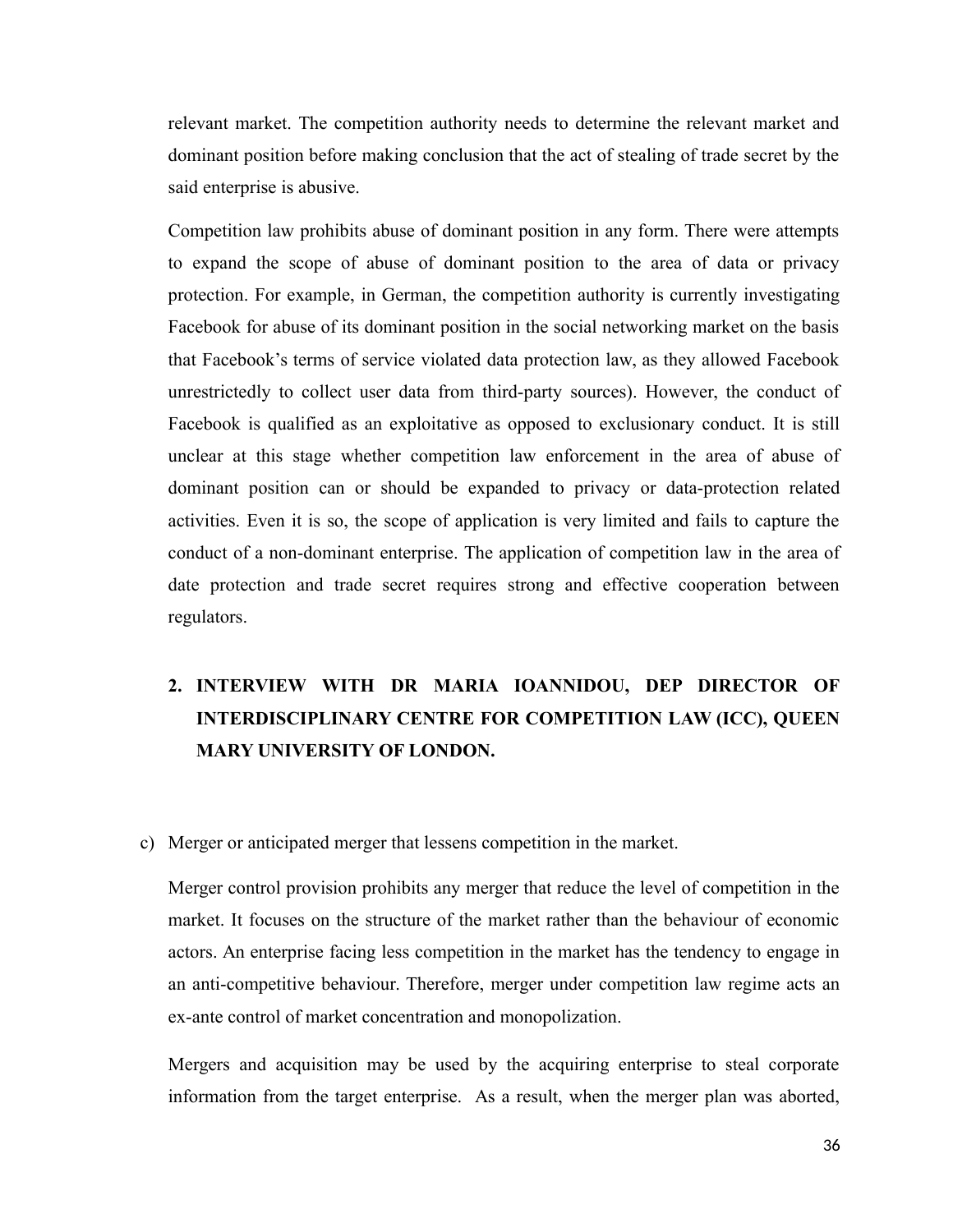the acquiring enterprise will utilize all the stolen data to produce new products using competing technologies and know-how. Concerns about corporate espionage by foreign acquiring enterprise has become a source of concerns particularly when it involves sensitive technologies and operations. Due to this emerging threat, many competition authorities around the world are now starting to recognize national security as one of important considerations in merger assessment. The competition authority may block any merger which poses a threat to national security such as the transfer of sensitive technology or know-how outside a country, foreign surveillance and espionage, threat to social and economic stability etc.

#### **PART C UNFAIR COMPETITION LAW AND THEFT OF TRADE SECRET**

Unfair competition law promotes both free and fair competition in the market while competition law promotes effective and free competition. Unfair competition law mainly protects the competitors' interest while the main function of competition law is to protect the process of competition. The main objective of unfair competition law to prevent dishonest and unfair commercial practices which cannot be resolved through competition law. For example, unfair competition law prohibits abuse of economic dependence by business that do not hold a dominant position in any relevant market.<sup>[3](#page-36-0)</sup>

Corporate espionage may be seen as a form of unfair competition in the market as it involves misappropriation of information which is proprietary and valuable.<sup>4</sup>An enterprise may obtain corporate information or trade secret belong toits rivals through various illegal means putting the thieves in a competitive advantage vis-à-vis the victim enterprise. With the advance of technology, the modus operandi of corporate espionage become more sophisticated and complex. Many countries around the word including German, China, Korea and Japan had formulated unfair competition law to combat corporate espionage and theft of trade secret. However, unfair competition law is not all about preventing corporate espionage but rather a general law that

<span id="page-36-0"></span><sup>3</sup> European Parliament, Briefing Paper on Addressing Unfair Practices in Business-to- Business Relations in the Internal Market (2011) p 15

<span id="page-36-1"></span><sup>4</sup>Tucker, Robert L, "Industrial Espionage as Unfair Competition" (1998). Akron Law Publication. 213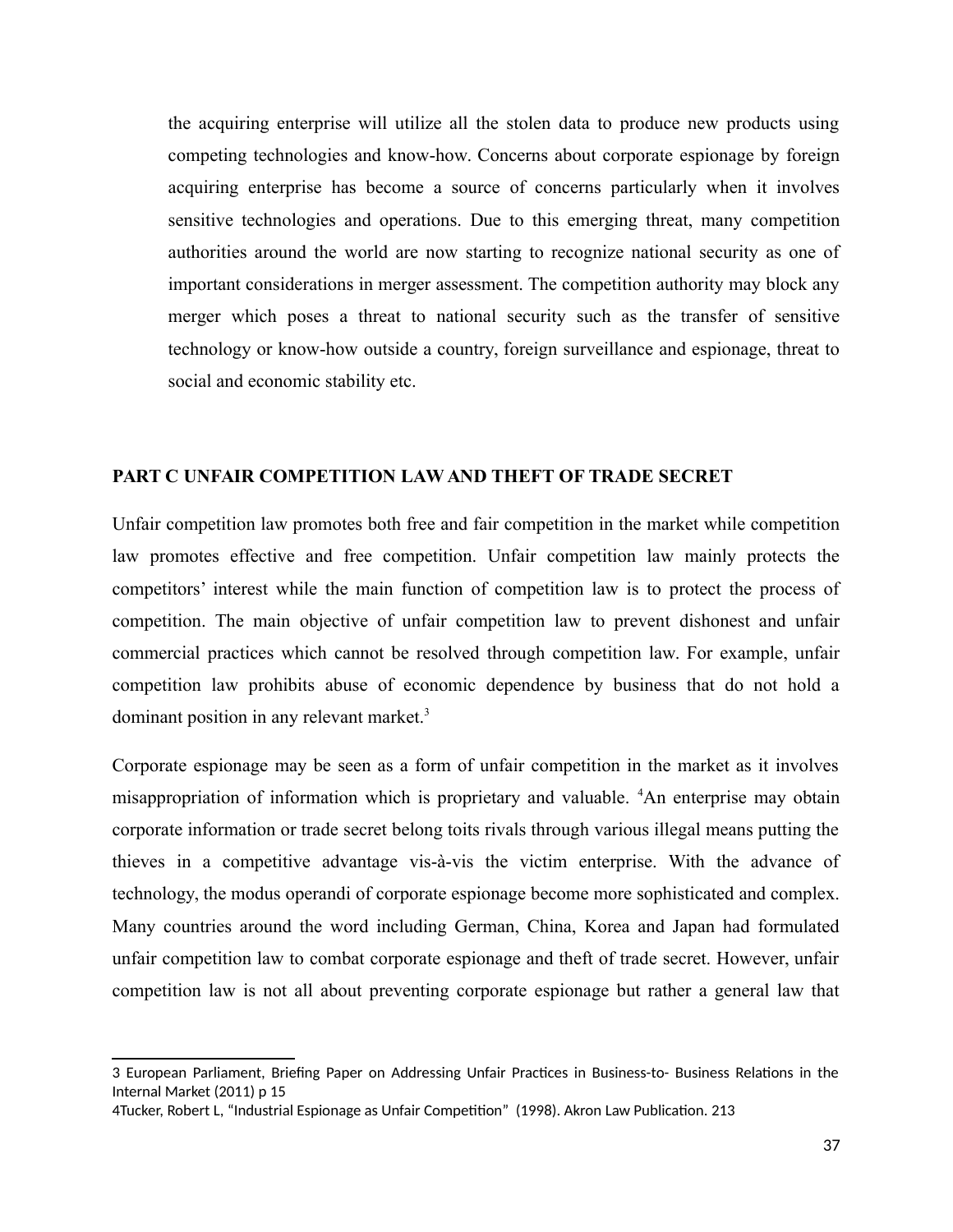promote fair trade and commercial practices. Below are the objectives of four unfair competition law:

Section 1 the Act against Unfair Competition (German) "protecting competitors, consumers and other market participants against unfair commercial practices. At the same time, it shall protect the interests of the public in undistorted competition".

Article 1, Law of the People's Republic of China Against Unfair Competition, "to safeguarding the healthy development of socialist market economy, encouraging and protecting fair competition, repressing unfair competition acts, and protecting the lawful rights and interests of business operators and consumers." (China)

Article 1,Unfair Competition Prevention and Trade Secret Protection Act (Korea)–"to maintain orderly trade by preventing acts of unfair competition such as improper use of domestically wellknown trademarks and trade names, and by preventing infringement of trade secrets".

Article 1, Unfair Competition Prevention Act (Japan) – "to provide measures, etc. for the prevention of Unfair Competition and for the compensation of damages caused by Unfair Competition, in order to ensure fair competition among business operators".

Four unfair competition law regime under study incorporated provisions against obtaining and disclosing trade secret without the consent of owner of the trade secret. For example, under unfair competition laws, unfair competition practices include:

# *KOREA*

*"Using or disclosing trade secrets to obtain improper benefits or to damage the owner of the trade secrets while under a contractual or other duty to maintain secrecy of the trade secrets"(Korea)*

#### *JAPAN*

*"the act of using or disclosing a Trade Secret that has been disclosed by the business operator that owns said Trade Secret (hereinafter referred to as the "Owner") for the purpose of acquiring a wrongful gain, or causing damage to said Owner" (Japan)*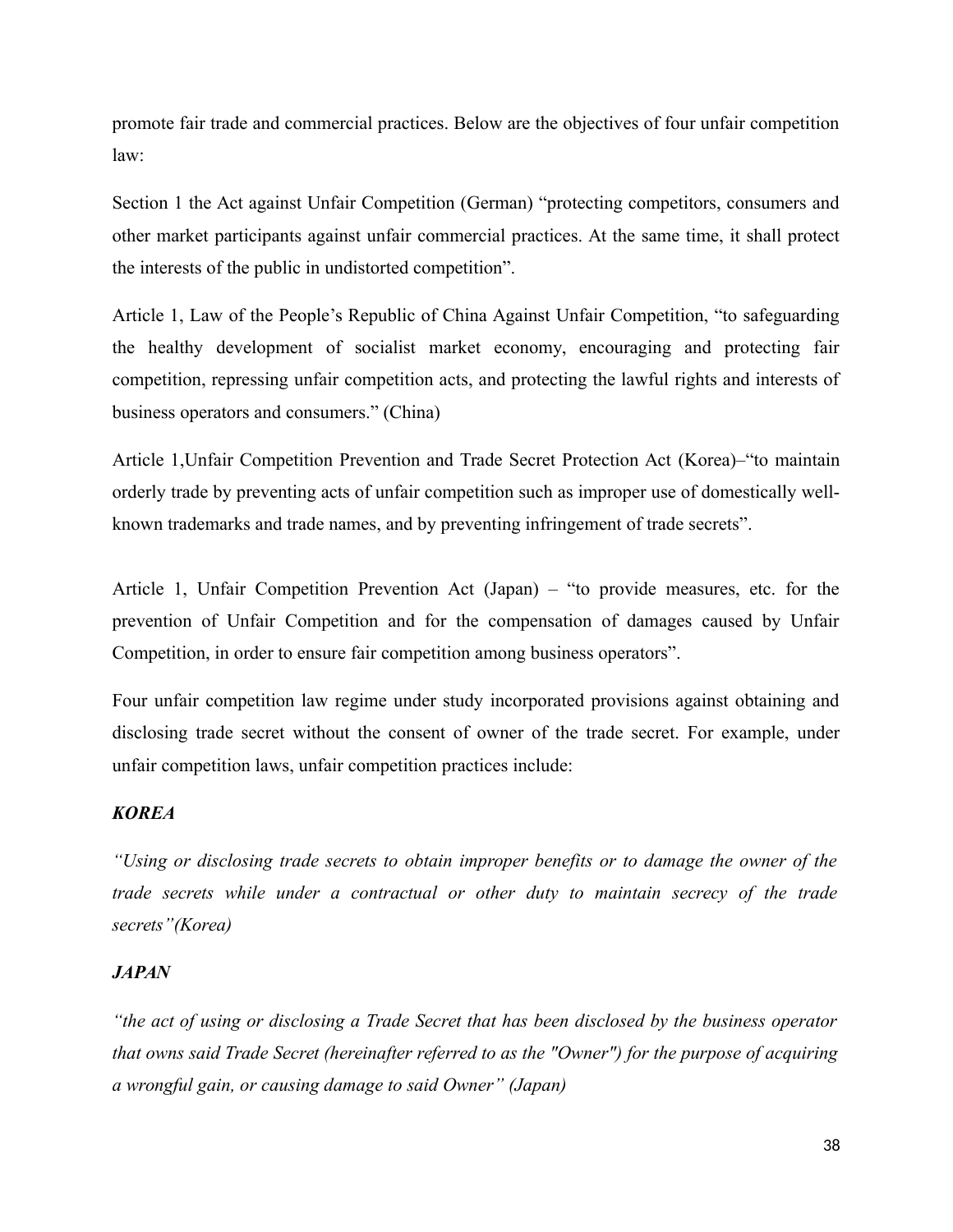# *CHINA*

- *(1)obtaining an obligee's trade secrets by stealing, luring, intimidation or any other unfair means;*
- *(2)(disclosing, using or allowing another person to use the trade secrets obtained from the obligee by the means mentioned in the preceding paragraph*

# *GERMAN*

- *(1)Whoever as the employee of a business communicates, without authorisation, a trade or industrial secret with which he was entrusted, or to which he had access, during the course of the employment relationship to another person for the purposes of competition, for personal gain, for the benefit of a third party, or with the intent of causing damage to the owner of the business shall be liable to imprisonment not exceeding three years or to a fine.*
- *(2)Whoever for the purposes of competition, for personal gain, for the benefit of a third party, or with the intent of causing damage to the owner of the business, acquires or secures, without authorisation.*

Trade secret is defined as follows:

# **KOREA**

"information, including a production method, sale method, useful technical or business information for business activity, that is not known publicly, is the subject of considerable effort to maintain its secrecy and has independent economic value".

# **CHINA**

"any technology information or business operation information which is unknown to the public, can bring about economic benefits to the obligee, has practical utility and about which the obligee has adopted secret-keeping measures"

## **JAPAN**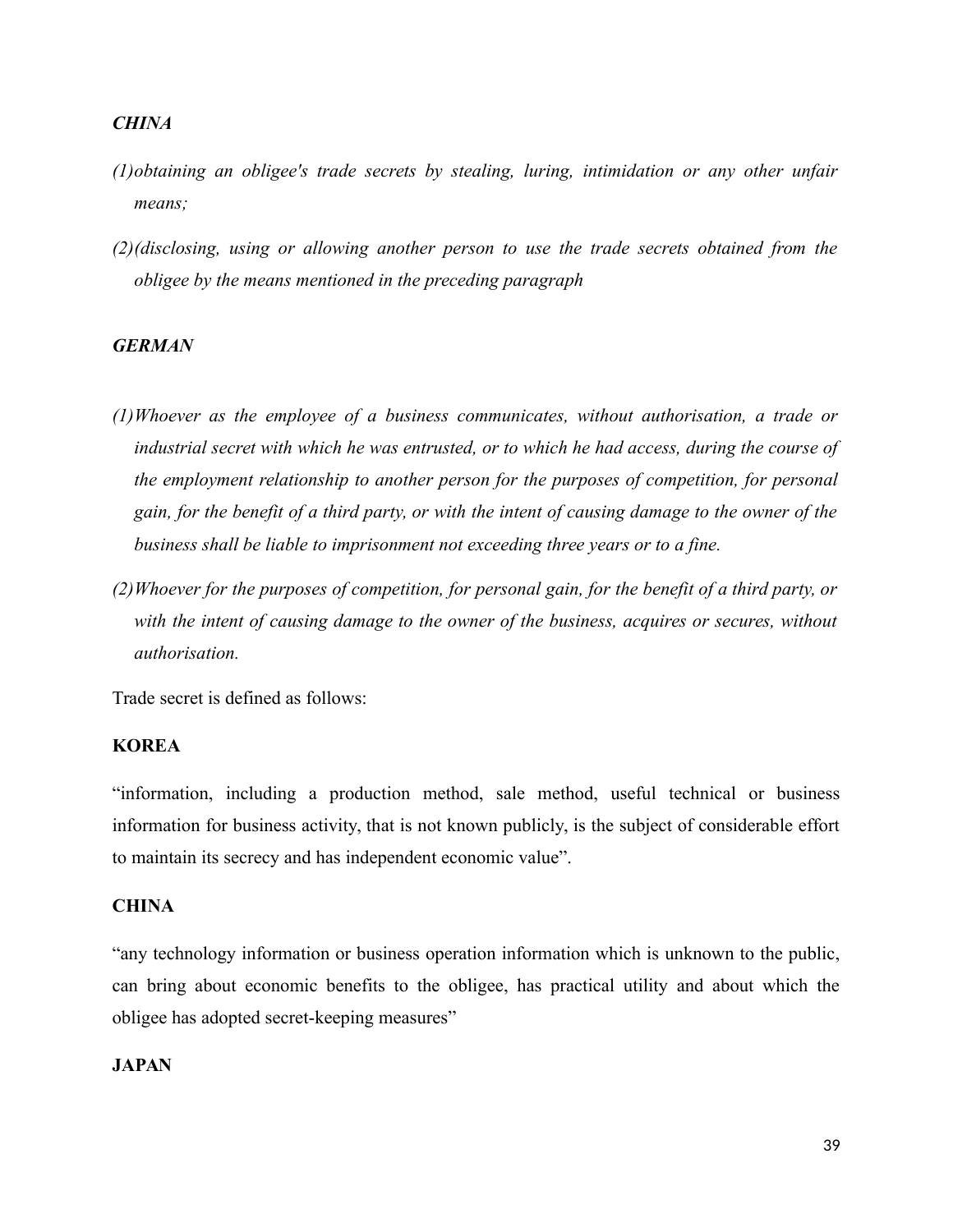"technical or business information useful for business activities, such as manufacturing or marketing methods, that is kept secret and that is not publicly known."

# **SCOPE OF UNFAIR COMPETITION LAW**

The scope of unfair competition law is still unclear and differs from one jurisdiction to another. China for example, combines both competition and unfair competition law in its Unfair Competition Act. This may create tension as competition law is not concerned about the wellbeing of competitors. Unfair competition law regime has its origin in intellectual property law such as trademarks and trade secrets and consumer protection law such as misleading conduct and false advertisement. In view of many consumer protection and IPRs legislations had been put in place, it is unclear what should unfair competition law covers. It is also important to ensure whether additional protection of IPRs and consumer through unfair competition legislation is necessary. Since unfair competition law has its origin IPRs and consumer protection, unfair competition law always provides for civil remedies rather than criminal sanctions. However, the German unfair competition law contains both civil remedies and criminal sanctions. Under German Unfair Competition Act disclosure of trade and industrial secrets carries imprisonment not exceeding three years or to a fine.<sup>[5](#page-39-0)</sup>

## **CONCLUSION**

Competition law is still inadequate to prevent theft of trade secret and industrial espionage due to some requirements that need to be fulfilled under anti-competitive agreement and abuse of dominant position provision. Merger control provision allows the competition authority to block merger that could lead to industrial espionage but the prevention is only limited to mergers and acquisition exercise. Unfair competition law can be used to resolve the inadequacy of competition law in resolving the issue of industrial espionage. However, the scope of unfair competition law should be clear so as to avoid overlapping with existing legislations relating to consumer protection and intellectual property. Malaysia may follow German's footstep in criminalizing theft of trade secret by having two-remedial action regime.

<span id="page-39-0"></span><sup>5</sup> Section 17, Act Against Unfair Competition (2010)